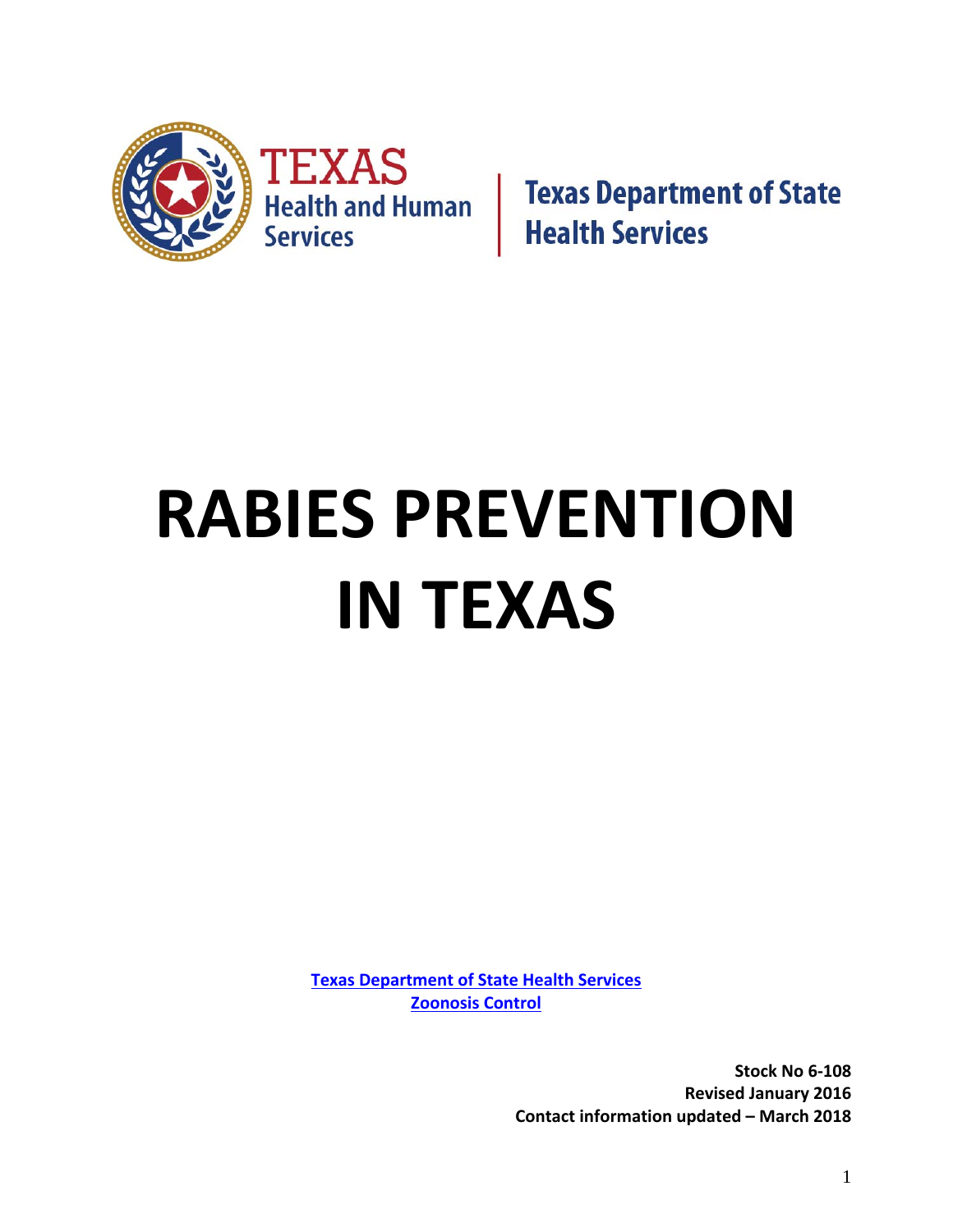# **CONTENTS**

| <b>INTRODUCTION</b>                                                                                                     | 3              |
|-------------------------------------------------------------------------------------------------------------------------|----------------|
| <b>RABIES BIOLOGICALS</b>                                                                                               | 4              |
| RATIONALE OF TREATMENT                                                                                                  | 5              |
| <b>MANAGEMENT OF BITING ANIMALS</b>                                                                                     | 5              |
| COLLECTION AND SUBMISSION OF ANIMAL SPECIMENS FOR RABIES TESTING AT THE DSHS<br><b>LABORATORY IN AUSTIN</b>             | 6              |
| LIST OF DSHS-DESIGNATED LABORATORIES                                                                                    | $\overline{7}$ |
| MANAGEMENT OF DOMESTIC ANIMALS EXPOSED TO RABID ANIMALS                                                                 | 8              |
| RABIES POSTEXPOSURE PROPHYLAXIS (PEP) FOR HUMANS<br>(Includes list of laboratories that provide rabies RFFIT - page 13) | 8              |
| TREATMENT OUTSIDE THE UNITED STATES                                                                                     | 13             |
| PREEXPOSURE VACCINATION                                                                                                 | 14             |
| <b>ADVERSE REACTIONS</b>                                                                                                | 16             |
| PRECAUTIONS AND CONTRAINDICATIONS                                                                                       | 17             |
| SELECTED BIBLIOGRAPHY                                                                                                   | 18             |
| DISTRIBUTION POINTS FOR HUMAN RABIES BIOLOGICALS                                                                        | 21             |
| ZOONOSIS CONTROL - TEXAS DEPARTMENT OF STATE HEALTH SERVICES                                                            | 26             |
| <b>INFECTIOUS DISEASE CONTROL UNIT -</b><br>TEXAS DEPARTMENT OF STATE HEALTH SERVICES                                   | 29             |

## **TABLES**

| TABLE 1. HUMAN RABIES PROPHYLAXIS (PEP) IN TEXAS - GUIDE        | 10 |
|-----------------------------------------------------------------|----|
| TABLE 2. RABIES POSTXPOSURE PROPHYLAXIS SCHEDULE, UNITED STATES | 11 |
| TABLE 3. RABIES PREEXPOSURE VACCINATION GUIDE                   | 14 |
| TABLE 4. RABIES PREEXPOSURE VACCINATION SCHEDULE                | 15 |

This document can be accessed at:

http://www.dshs.texas.gov/idcu/disease/rabies/information/prevention/pamphlet/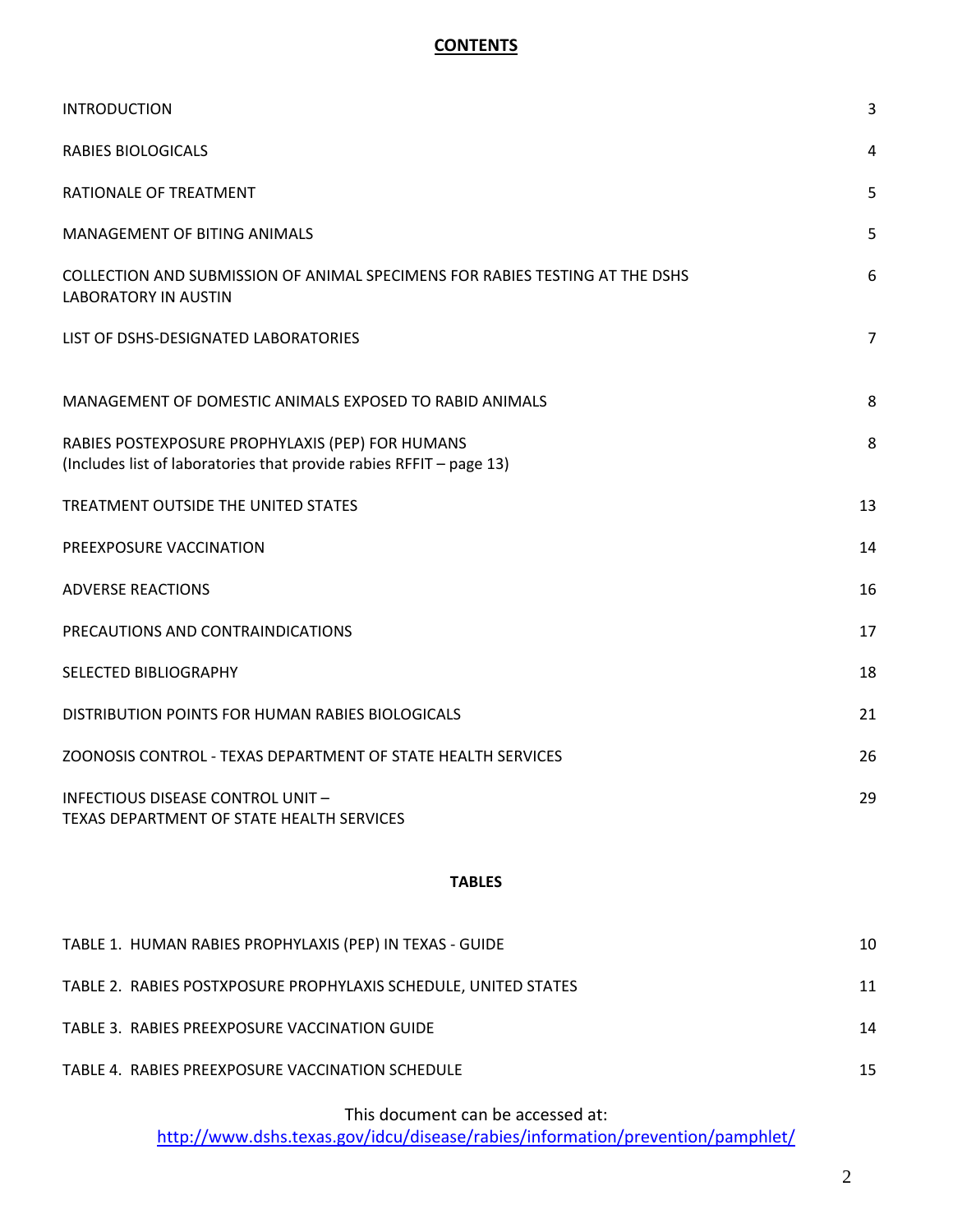# **Texas Health and Human Services Texas Department of State Health Services RABIES PREVENTION IN TEXAS**

For assistance on problems or questions regarding rabies prevention, call your local health department, a Zoonosis Control regional office (contact information listed on pages 26‐29 of this document) of the Texas Department of State Health Services (DSHS), the DSHS Zoonosis Control Branch (512‐776‐7255), or the DSHS Infectious Disease Control Unit (512‐776‐7455) during working hours. For emergency consultations on nights, weekends, and holidays, contact the DSHS Health Service Region (HSR) for your area:

| <b>HSR EMERGENCY HOTLINE</b> |
|------------------------------|
| 806-744-3577                 |
| 817-825-9230                 |
| 866-310-9698                 |
| 800-270-3128 or 713-767-3000 |
| 254-778-6744                 |
| 210-949-2121                 |
| 888-847-6892                 |
| 956-421-5559                 |
|                              |

## **INTRODUCTION**

Although rabies rarely affects humans in the United States, every year many people receive rabies postexposure prophylaxis (PEP). Appropriate management of those who may have been exposed to rabies infection depends on the evaluation of the risk of infection (type of exposure, type of animal, availability and rabies vaccination status of the animal involved in the exposure, etc.) and the efficacy and risk of prophylactic treatment. All available methods of systemic prophylactic treatment possibly can be complicated by instances of adverse reactions. These are rarely severe. Decisions on management must be made promptly; the longer treatment is postponed, the less likely it is to be effective. The urgency for treatment must be tempered by recognition that human rabies is an extremely rare event in Texas and that hasty decisions have led to the inappropriate vaccination of people who were not at risk for infection.

Data on the efficacy of active and passive immunization after rabies exposure have come from both human and animal studies. Evidence from laboratory and field experience in many areas of the world indicates that PEP (combining wound cleansing, vaccine, and rabies immune globulin) is uniformly effective when appropriately used. Rabies has not occurred in persons who have received prompt PEP following the guidelines found in this manual.

Since the mid‐1900s, the number of human rabies cases has declined significantly in the United States. This is probably due to several factors. Improved domestic animal control (including effective leash laws, domestic animal rabies vaccination programs, and stray animal collection) has been a major factor. Before the implementation of improved animal control measures, rabid domestic animals were the most common source of human rabies in the United States. They remain the leading source of human rabies in many other parts of the world.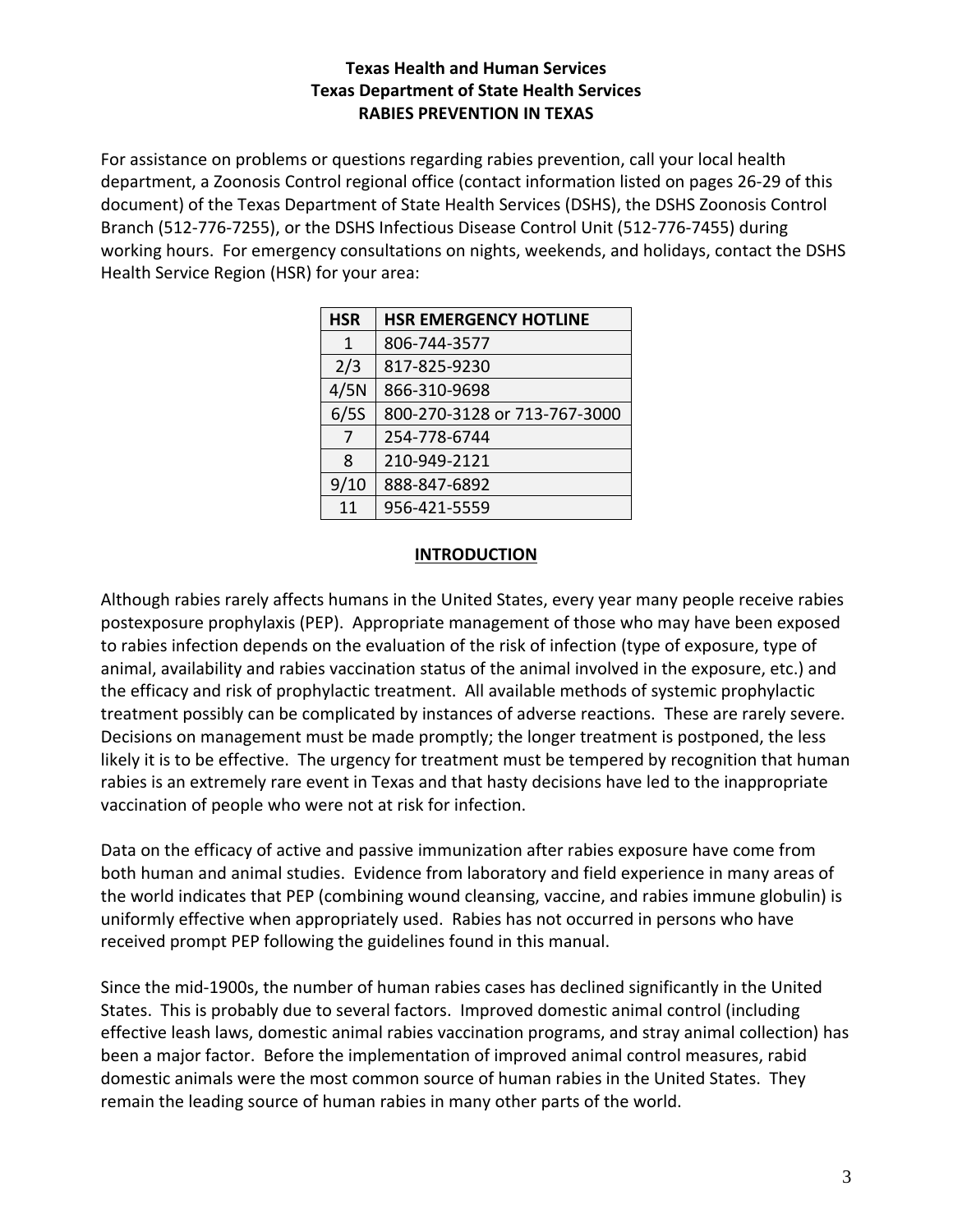The control of two recent major rabies epizootics in Texas has also contributed to the low incidence of rabies in domestic animals. The aggressive use of oral rabies vaccination programs for coyotes and gray foxes, which began in selected strategic areas of Texas during 1995, has greatly decreased the risk of domestic animals and humans becoming infected with the rabies virus via these wildlife species.

Rabies continues to be enzootic in skunks in Texas. The number and percentage of skunks that are positive for rabies varies cyclically. Field studies have been conducted on oral rabies vaccination efforts for skunks.

Rabies is also enzootic in bats in Texas. In the United States, the vast majority of recent human rabies cases have been identified as being due to a bat strain of rabies virus, often with the victim not remembering or disclosing an animal bite of any kind. This has resulted in a more liberal interpretation of rabies exposure by this mammal:

*"…in situations in which a bat is physically present and the person(s) cannot reasonably exclude the possibility of a bite exposure, post exposure prophylaxis should be given unless prompt capture and testing of the bat has excluded rabies virus infection." (MMWR 1996; 45:209)*

# **RABIES BIOLOGICALS**

There are two types of rabies immunizing products for use in humans: 1) vaccines that induce an active immune response, which requires about 7‐10 days to develop but may persist for as long as a year or more; and 2) immune globulins that provide rapid passive immune protection for a short period of time (half‐life of approximately 21 days). Both types of products should be used concurrently for PEP in those persons who have never received prior vaccination against rabies.

# **Vaccines for Use in Texas**

This section contains some pertinent information on some of the rabies biologicals that may be available in Texas. The package insert should be consulted before the use of any of these products.

# **HDCV**

Human diploid‐cell vaccine (HDCV): HDCV is prepared using a rabies virus grown in human diploid cell culture, which is then inactivated. Vaccine is supplied as 1 ml, single‐dose vials of freeze‐dried vaccine with accompanying diluent for intramuscular (IM) injection for pre‐ and postexposure administration. It must be used immediately after reconstitution.

# **PCECV**

Purified chick embryo cell vaccine (PCECV): PCECV contains a freeze‐dried inactivated rabies virus grown on cultures of chicken fibroblasts. This vaccine is licensed in the United States for IM use in both pre- and postexposure immunization. The schedules and dosage for PCECV vaccine are the same as for HDCV.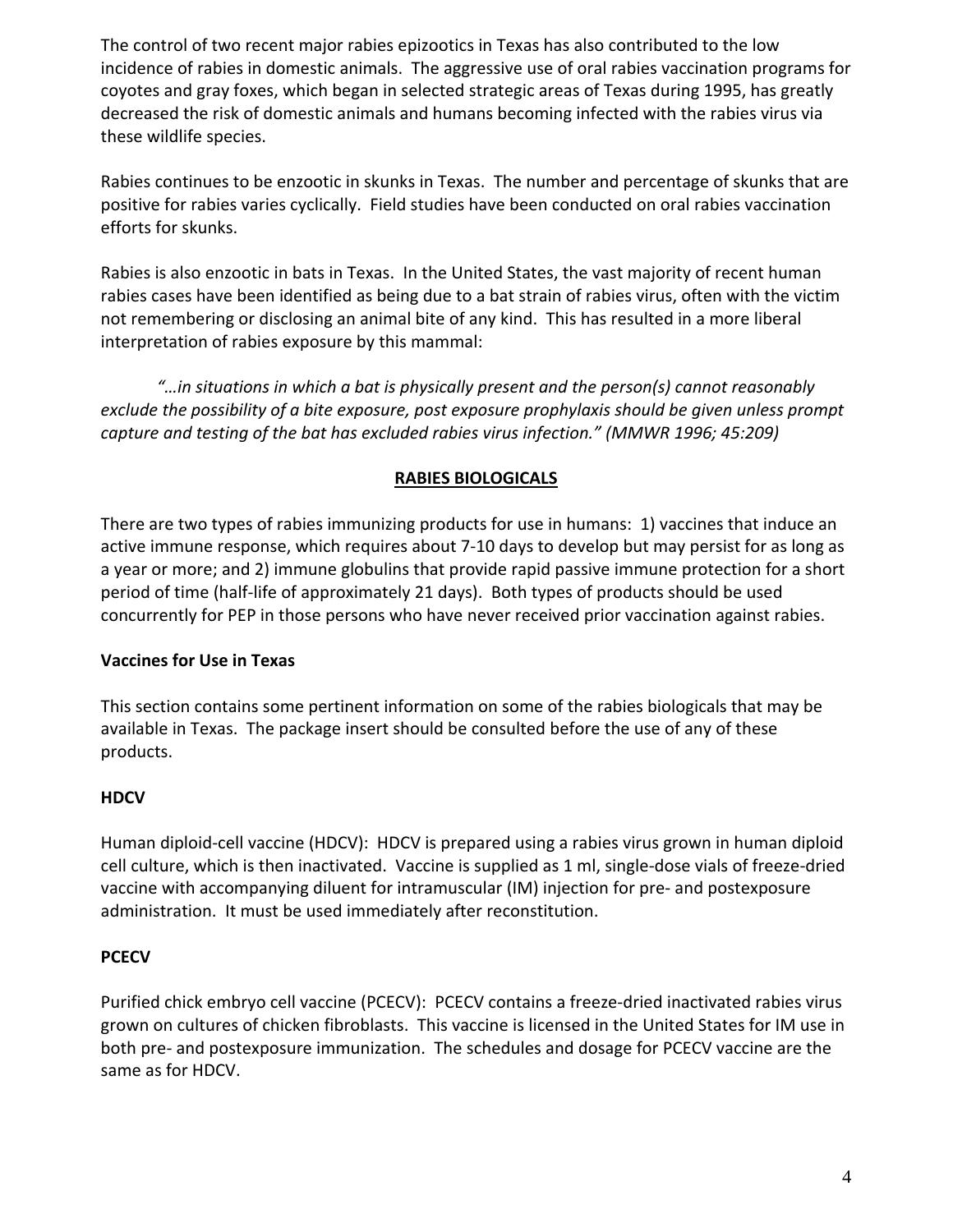## **HRIG**

Human rabies immune globulin (HRIG): HRIG is concentrated rabies antibodies collected from the plasma of immunized human donors. Rabies neutralizing antibody content is standardized to contain 150 international units (IU) per ml.

# **RATIONALE OF TREATMENT**

The physician must evaluate each possible rabies exposure. Local or state public health officials should be consulted if questions arise about the need for prophylaxis. Additionally, a helpful guide entitled *Human Rabies Postexposure Prophylaxis (PEP) in Texas – Guide* **(Table 1)** can be found in the **RABIES POSTEXPOSURE PROPHYLAXIS (PEP) FOR HUMANS** section of this manual.

# **MANAGEMENT OF BITING ANIMALS**

A healthy dog, cat, or domestic ferret that has potentially exposed a person to rabies should be quarantined in a licensed facility or a veterinary clinic (under specific conditions defined in law, home confinement may be allowed by the local rabies control authority), observed for 10 days from the time of the exposure, and evaluated by a veterinarian at the first sign of illness during the observation period. Any illness in the animal should be reported immediately to the local rabies control authority. If signs suggestive of rabies develop, the animal should be euthanized in a manner that preserves the head in an undamaged state and its head removed and shipped at 32 to 45 degrees Fahrenheit for examination by a qualified laboratory designated by the DSHS. Any unowned dog, cat, or domestic ferret that potentially exposes a person to rabies may be humanely killed and the head submitted for rabies examination.

Signs of rabies in wild animals cannot be interpreted reliably; therefore, any free‐roaming high‐risk animal\* that potentially exposes a person to rabies must be euthanized at once (without damage to the head) and the brain submitted for examination for rabies. A low‐risk animal that the local rabies control authority has cause to believe may be rabid must likewise be tested. (Refer to Table 1. for a list of high‐ and low‐risk animals.) If the brain is negative by fluorescent‐antibody examination for rabies, the saliva can be assumed to contain no virus and the exposed person need not be treated. Exotic animals, such as lions, tigers, or monkeys, that have been kept in captivity for extended periods of time are unlikely to be infected with rabies; they can be confined and observed for thirty days rather than euthanized and tested for rabies. Livestock can also be confined and observed for 30 days in lieu of testing.

\* Refer to Texas Administrative Code, Sections 169.27(e) and (h) or consult with the Local Rabies Control Authority for your area pertaining to exemptions to mandatory euthanasia for certain high-risk animals that meet captivity parameters as specified in state law: http://texreg.sos.state.tx.us/public/readtac\$ext.ViewTAC?tac\_view=5&ti=25&pt=1&ch=169&sch= A&rl=Y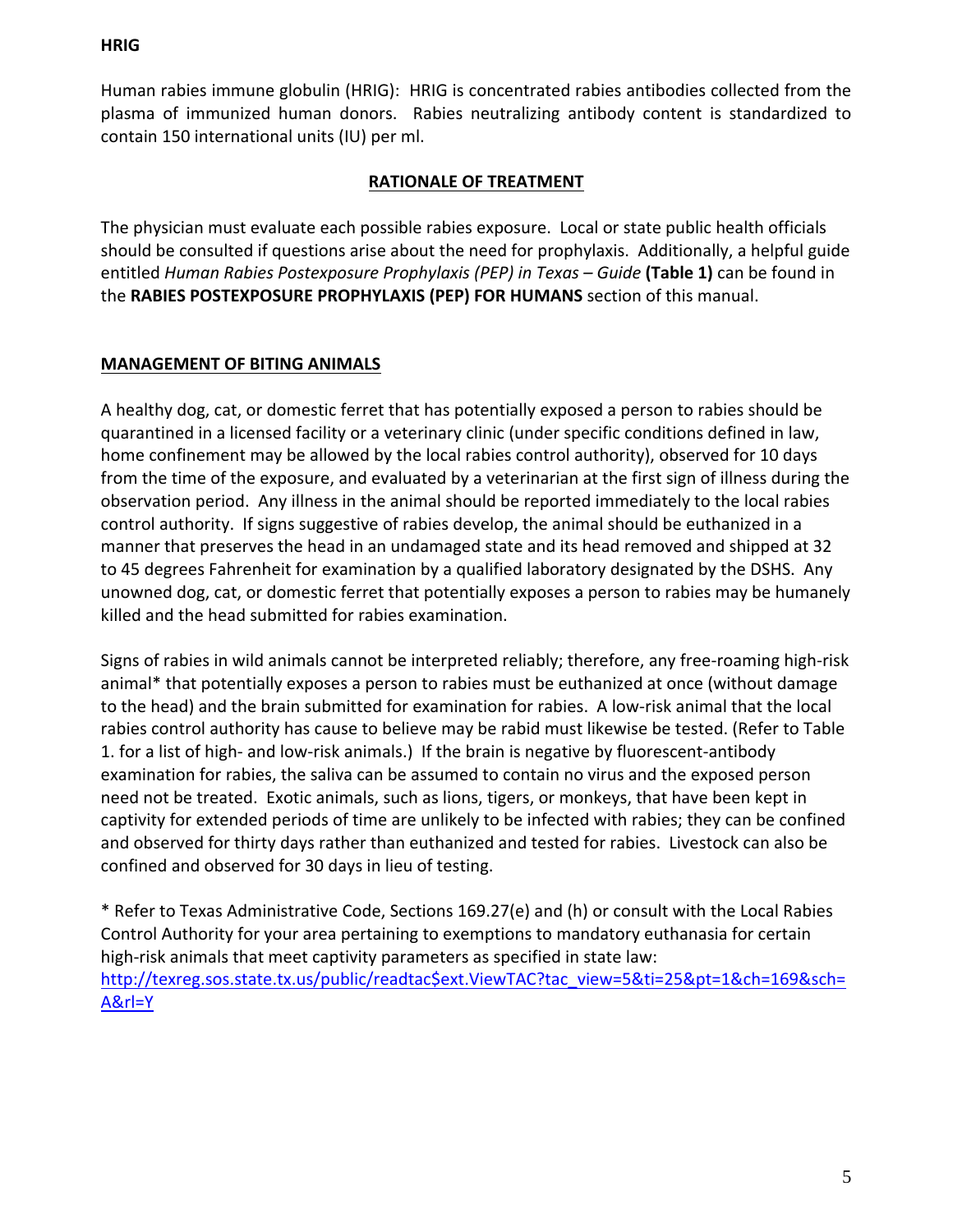# **COLLECTION AND SUBMISSION OF ANIMAL SPECIMENS FOR RABIES TESTING AT THE DSHS LABORATORY IN AUSTIN**

**When packing specimens for rabies diagnosis, some basic information, as mandated in Texas Administrative Code, Section 169.33, is provided below. For details on packing, labeling, shipping, and Code of Federal Regulations requirements, plus laboratory hours and standard procedures, please refer to the website of the DSHS Laboratory Services Section at http://www.dshs.state.tx.us/lab/rab\_prep‐ship.shtm**

● Damage to the brain by shooting or other trauma shall be avoided.

 ● The head of the suspect animal shall be separated from the body by a qualified person wearing personal protective equipment as soon as possible after the death of the animal. Only the head shall be submitted with the exception that whole bats and small rodents may be submitted. If only the brain is submitted rather than the entire head, the minimum tissue requirements for rabies testing are a complete transverse cross section of the brain stem and tissue from one of the following: cerebellum and/or hippocampus Submissions that do not meet these tissue requirements will be considered unsatisfactory due to a lack of sufficient material.

● The specimen shall be immediately chilled to between 32 degrees Fahrenheit and 45 degrees Fahrenheit either in a refrigerator or by packing for shipping with sufficient amounts of refrigerants in the container; the specimen should not be frozen. When shipping, sufficient refrigerant shall be added so the specimen will remain chilled for a minimum of 48 hours. Do not use dry ice. Gel packs or similar refrigerants are recommended. Ice is not recommended.

● If specimens are shipped, containment in compliance with requirements in the Code of Federal Regulations (CFR), Title 49, shall be used for packing. Packing methods shall prevent leakage and provide for proper identification (such as an identification number) of the specimen.

● A completed DSHS Form G-9, Rabies Submission Form, which is available at the department's Laboratory Services Section, DSHS, 1100 West 49th Street, Austin, Texas 78756, or at http://www.dshs.state.tx.us/lab/rab\_testing.shtm, is required for each specimen submitted to the DSHS Laboratory Services Section. Each form must contain the same identification information provided with the specimen. Submission form(s) shall be contained in a water‐proof bag.

- Labeling on the outside of the shipping container shall be legible and include:
	- 1. name, address, and telephone number of the laboratory;
	- 2. name, return address, and telephone number of the shipper;
	- 3. language in compliance with requirements in the CFR, Title 49, pertaining to the shipment of infectious substances for diagnostic purposes; and
	- 4. the following information: "RABIES IDENTIFICATION TEAM, LABORATORY SERVICES SECTION ‐ REFRIGERATE ON ARRIVAL."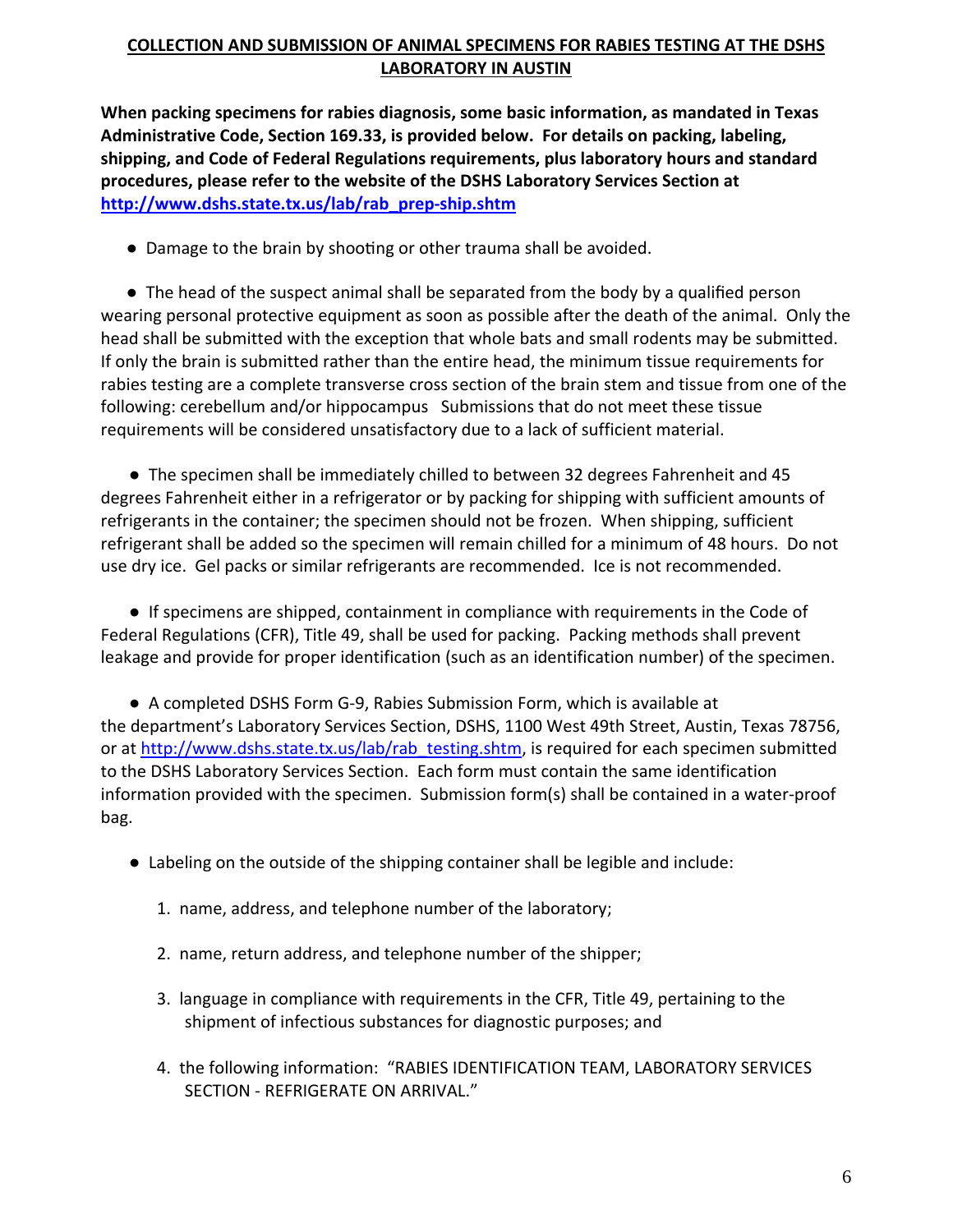- The following procedures are required for shipment:
	- 1. shipment shall be by bus or other reliable carrier; the department does not recommend the United States Postal Service. If an overnight carrier (other than bus) is used, ship the specimen such that it will arrive by Friday or delay shipment until Monday. Do not ship via overnight carrier on Friday or the day before a holiday. These services do not deliver to the department on the weekend or on holidays;
	- 2. a shipping receipt will be obtained and retained by the shipper;
	- 3. at the time of the shipment, the shipper shall notify laboratory personnel of the shipment via telephone or laboratory‐approved electronic format; and
	- 4. the shipper shall provide the return postage (in the form of stamps, not money) if return of the shipping container is desired.

# **LIST OF DSHS‐DESIGNATED LABORATORIES**

Contact information is provided to allow submitters to check with a specific laboratory for information on submission and testing procedures, plus any possible charges for testing, prior to submitting the specimen.

Austin ‐ Laboratory Services Section, Department of State Health Services, 1100 West 49th Street, Austin, Texas 78756. Telephone the rabies shipment notification hotline at 1‐800‐252‐8163 or the local telephone at: (512) 776‐7595, (512) 776‐7515, or (512) 776‐7491. Email: Letha.Zuckero@dshs.texas.gov Website: http://www.dshs.state.tx.us/lab/rab\_prep-ship.shtm Hours: 8am to 5pm Monday‐Friday; no specimens received on federal holidays

Houston Health Department Bureau of Laboratory Services, 2250 Holcombe Blvd, Houston, Texas 77030. Telephone: 832‐393‐3917

Email: Cynthia.Turner@houstontx.gov

Website: http://www.houstontx.gov/health/Lab/rabies.html

Hours: 8am‐5pm, Monday‐Friday; closed on City of Houston observed holidays

San Antonio Metro Health Laboratory, 2303 SE Military Dr, Bldg 533 Rm 1110, San Antonio, TX 78223 Telephone: (210) 207‐8820 or (210) 207‐8787, or 210‐207‐8747 Email: ralph.pruett@sanantonio.gov, mark.wade@sanantonio.gov or mireya.huizar@sanantonio.gov, claudia.garcia@sanantonio.gov Website: http://www.sanantonio.gov/Health/HealthServices/LabServices Hours: 7:45am‐ 4:30pm Monday‐Friday

City of El Paso Public Health Laboratory, 4505 Alberta Ave., 2nd Fl., El Paso, TX 79905 Telephone: 915‐543‐3255/Fax: 915‐546‐9034 Email: Roman.Rodriguez@elpasotexas.gov Website: http://www.elpasotexas.gov/public-health/programs/laboratory Hours: 8am‐12pm and 1‐5pm (Mountain Time) Monday‐Thursday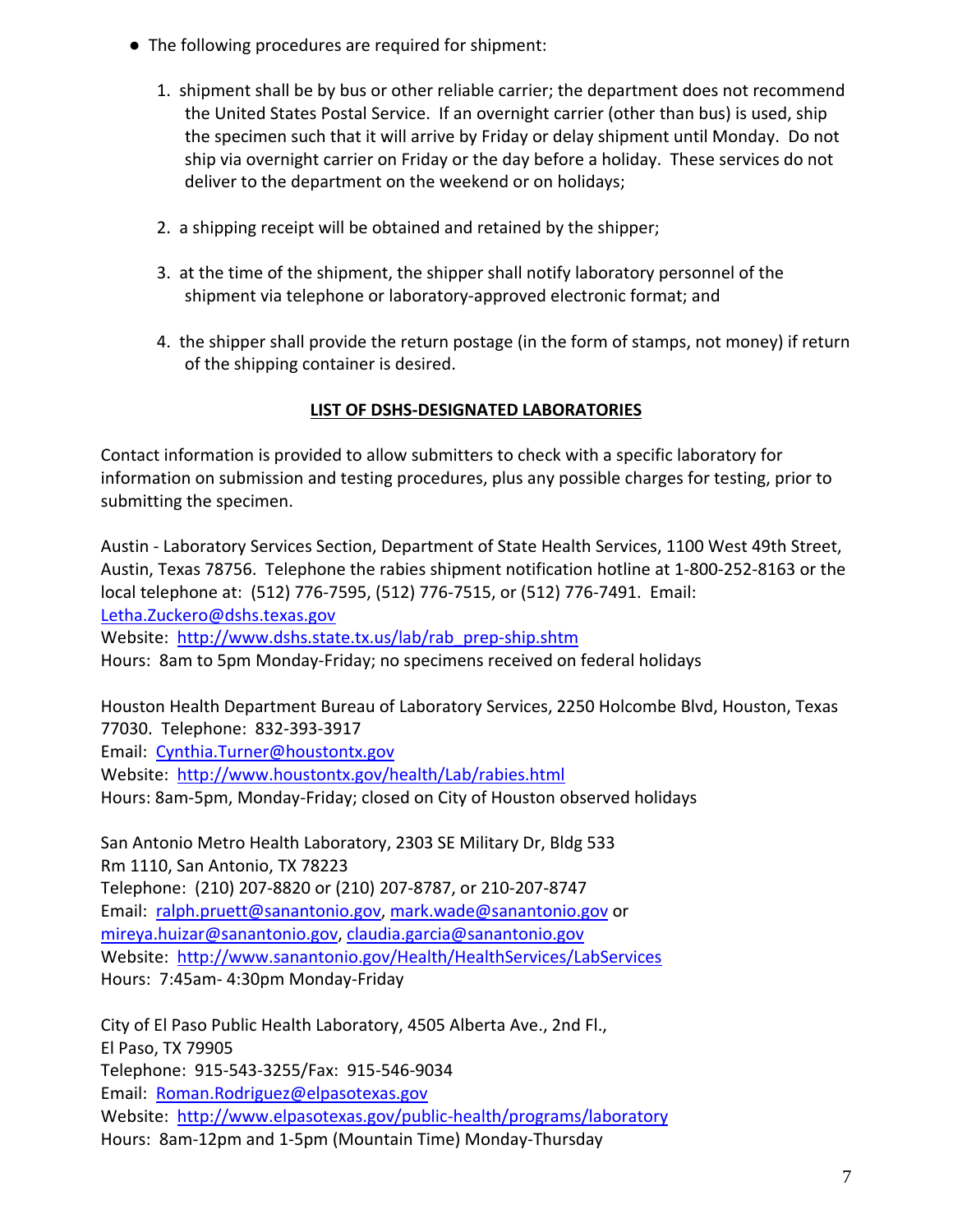# **MANAGEMENT OF DOMESTIC ANIMALS EXPOSED TO RABID ANIMALS**

ANY DOMESTIC ANIMAL THAT IS BITTEN BY, DIRECTLY EXPOSED BY PHYSICAL CONTACT WITH, OR DIRECTLY EXPOSED TO FRESH TISSUES OF A RABID ANIMAL IS REGARDED AS HAVING BEEN EXPOSED TO RABIES.

(The following paragraphs paraphrase portions of the Texas Administrative Code, Sections 169.21 – 169.34, Rabies Control and Eradication).

An animal should be considered not currently vaccinated if documentation of vaccination within the appropriate timeframe is not available or if the initial immunization was given less than 30 days previously.

Not currently vaccinated domestic animals considered to have been exposed to rabies must be euthanized **or** vaccinated against rabies immediately, placed in confinement for 90 days, and given booster vaccinations during the third and eighth weeks of isolation. For young animals, additional vaccinations may be necessary to ensure that the animal receives at least two doses at or after the age prescribed by the USDA for the vaccine administered.

Currently vaccinated domestic animals considered to have been exposed to rabies must be euthanized **or** vaccinated immediately and placed in confinement for 45 days.

These periods of confinement for domestic animals possibly exposed to the rabies virus should not be confused with the 10‐day observation period for a dog, cat, or domestic ferret that has potentially exposed a human to rabies as described in the **RABIES POSTEXPOSURE PROPHYLAXIS (PEP) FOR HUMANS** section. A dog, cat, or domestic ferret exposed to a rabid animal may develop rabies long after the exposure since the incubation period for rabies can be more than one year (average incubation is 3‐8 weeks). A prolonged confinement is necessary to exclude the possibility of subsequent development of rabies in a dog, cat, or domestic ferret exposed to a rabid animal.

The above recommendations apply only to animals for which there is a USDA‐licensed vaccine. For all other animals, refer to the latest edition of the publication titled *The Compendium of Animal Rabies Prevention and Control* by the National Association of State Health Veterinarians. No licensed vaccine is currently available for wild animals or hybrids of wild and domestic animals. The administration of a rabies vaccine in a species for which no licensed vaccine is available is at the discretion of the veterinarian; however, an animal receiving a rabies vaccine under these conditions will not be considered to be vaccinated against rabies virus in potential rabies exposure situations.

## **RABIES POSTEXPOSURE PROPHYLAXIS (PEP) FOR HUMANS**

The essential components of animal bite wound management are prompt, thorough cleansing of wounds and immunization, including administration, in most instances, of both rabies immune globulin and vaccine.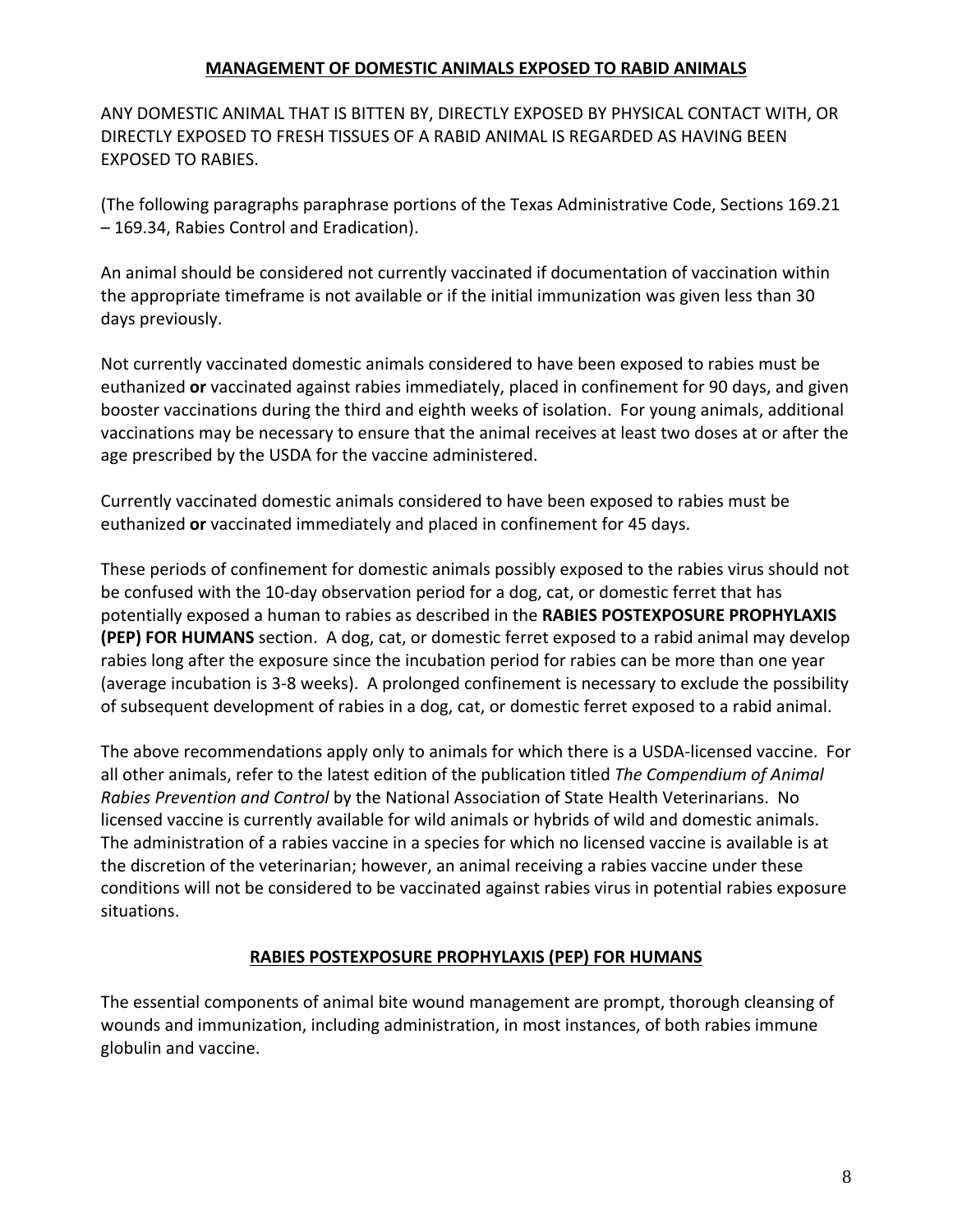# **Cleansing of Wounds**

Wound cleansing cannot be overemphasized. Immediate and thorough washing of all bite wounds and scratches with soap and water (and an iodine‐based antiseptic, if available and the person is not allergic) is a critical measure for preventing rabies. In experimental animals, simple local wound cleansing has been shown to markedly reduce the likelihood of rabies. Tetanus vaccination and measures to control bacterial infection should be provided as indicated.

# **Decision to Provide PEP**

The decision to treat or not to treat must be based on all available information about the circumstances surrounding the exposure incident. The *Human Rabies Postexposure Prophylaxis (PEP) in Texas ‐ Guide* **(Table 1)** found in this section is helpful in evaluating a possible rabies exposure and determining whether PEP is needed. Local or state health departments may be consulted to clarify the guide and to provide information concerning the prevalence of animal rabies in the geographic locale where the possible exposure occurred. Information on the number of cases of laboratory-confirmed rabies in Texas by county and species of animal is available at: http://www.dshs.state.tx.us/idcu/disease/rabies/cases/statistics/

A 10-day observation period from the time of the bite is necessary for a dog, cat, or domestic ferret that has bitten or otherwise potentially exposed a person to rabies; the animal is placed in quarantine (or home confinement, if applicable) until the end of this period. Generally, rabies‐ infected dogs, cats, or domestic ferrets will survive no more than 3‐5 days once the rabies virus becomes present in the saliva. A dog, cat, or domestic ferret that develops clinical signs of rabies more than ten days after having bitten a person is considered not to have had rabies virus present in its saliva at the time the bite occurred. Since exposure to rabies virus did not occur at the time of the bite, PEP is not necessary.

# **PEP Regimen**

The PEP should include administration of both rabies immune globulin (HRIG) and vaccine (such as HDCV or PCECV). An exception is made for exposed persons who have been previously immunized with the recommended pre- or postexposure regimens of HDCV or PCECV (or who have been immunized with other types of rabies vaccines and have documented rabies antibody production). In these cases, HRIG should not be given and a dose of vaccine should be given on day 0 and day 3 **(Table 2)**.

The combination of rabies immune globulin and rabies vaccine is recommended for both bite exposures and nonbite exposures, regardless of the interval between exposure and treatment. **The sooner treatment is begun after exposure, the better the chance of effectiveness.** In most cases, it is acceptable to withhold PEP for up to 72 hours while awaiting rabies test results or making efforts to locate the biting animal for testing or quarantine/observation; however, if the animal was displaying clinical signs of rabies, the exposed individual should begin treatment without awaiting test results (treatment can be discontinued if test results are negative). If there was a delay in recognizing a rabies exposure, treatment should be started even if months have lapsed since that exposure.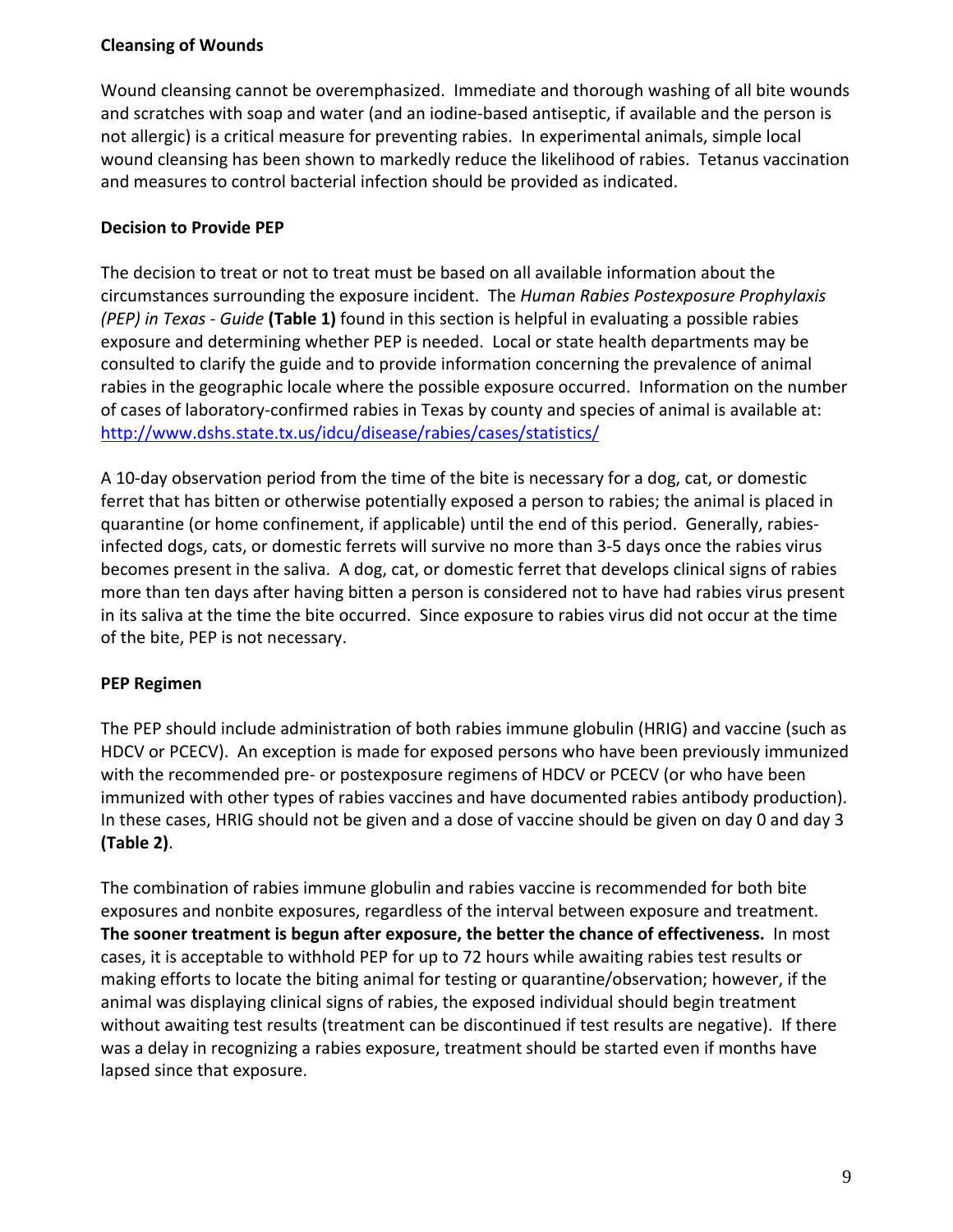#### **Table 1**. **Human Rabies Postexposure Prophylaxis (PEP) in Texas – Guide**

These guidelines can help determine if PEP is needed after a potential rabies exposure. An exposure is defined as 1) an animal bite (or scratch) that breaks the skin or 2) exposure of broken skin (bled or had serous drainage within the past 24 hours) or mucous membranes to saliva or cerebrospinal fluid. Stool, blood, urine, and skunk spray do not contain rabies virus.

| <b>Risk Category of</b><br><b>Biting Animal</b>                                                                                                       | Laboratory<br><b>Testing Result</b>                                                                                                                             | Quarantine/<br><b>Observation or Testing</b>                                                                                                                                                                           | Human<br><b>Postexposure Prophylaxis</b>                                                                                                                                                                                                                                                                       |
|-------------------------------------------------------------------------------------------------------------------------------------------------------|-----------------------------------------------------------------------------------------------------------------------------------------------------------------|------------------------------------------------------------------------------------------------------------------------------------------------------------------------------------------------------------------------|----------------------------------------------------------------------------------------------------------------------------------------------------------------------------------------------------------------------------------------------------------------------------------------------------------------|
| Low<br>(rabbits, opossums, and<br>armadillos, plus mice, rats,<br>squirrels, nutria, shrews, prairie<br>dogs, beavers, gophers, and<br>other rodents) | Testing is not required<br>unless the Local Rabies<br>Control Authority (LRCA) or<br>physician has cause to<br>believe the animal is rabid.                     | Not applicable                                                                                                                                                                                                         | Testing or PEP is not required unless the LRCA or<br>physician has cause to believe the biting animal is<br>rabid.                                                                                                                                                                                             |
| High <sup>1</sup><br>(Bats <sup>2</sup> , coyotes, foxes, raccoons,<br>skunks)                                                                        | Positive<br>or non-negative <sup>3</sup>                                                                                                                        | Animal tested                                                                                                                                                                                                          | Administer PEP (usually acceptable to wait up to<br>72 hours for test results or efforts to locate the<br>animal before beginning PEP unless animal<br>displayed signs compatible with rabies).                                                                                                                |
| or type of biting animal is<br>unknown                                                                                                                | Negative                                                                                                                                                        | Animal tested                                                                                                                                                                                                          | PEP not administered.                                                                                                                                                                                                                                                                                          |
|                                                                                                                                                       | Animal not available                                                                                                                                            | Not possible                                                                                                                                                                                                           | Administer PEP.                                                                                                                                                                                                                                                                                                |
| Dog, Cat, Domestic Ferret <sup>4</sup>                                                                                                                | Positive                                                                                                                                                        | Animal tested                                                                                                                                                                                                          | Administer PEP (usually acceptable to wait up to<br>72 hours for test results or efforts to locate the<br>animal before beginning PEP unless animal<br>displayed signs compatible with rabies).                                                                                                                |
|                                                                                                                                                       | Negative<br>Not tested pending<br>outcome of quarantine<br>(animal placed in quarantine<br>or home confinement until<br>end of a 10-day observation<br>period). | Animal tested<br>Animal placed in quarantine<br>or home confinement until<br>end of a 10-day observation<br>period. If animal shows<br>clinical signs of rabies, it<br>should be immediately<br>euthanized and tested. | PEP not administered.<br>PEP not administered if animal is available for 10-<br>day observation. If animal shows clinical signs of<br>rabies, it should be immediately euthanized and<br>tested; PEP could be started immediately without<br>waiting for test results and discontinued if test is<br>negative. |
|                                                                                                                                                       | Animal not available<br>or non-negative <sup>3</sup>                                                                                                            | Not possible                                                                                                                                                                                                           | Consult public health professional.                                                                                                                                                                                                                                                                            |
|                                                                                                                                                       | Positive                                                                                                                                                        | Animal tested                                                                                                                                                                                                          | Administer PEP.                                                                                                                                                                                                                                                                                                |
| All Other Warm-Blooded                                                                                                                                | Negative                                                                                                                                                        | Animal tested                                                                                                                                                                                                          | PEP not administered.                                                                                                                                                                                                                                                                                          |
| <b>Animals</b>                                                                                                                                        | Non-negative $3$                                                                                                                                                | Animal tested                                                                                                                                                                                                          | Consult public health professional.                                                                                                                                                                                                                                                                            |
|                                                                                                                                                       | Not tested                                                                                                                                                      | 30-day observation <sup>5</sup>                                                                                                                                                                                        | Consult public health professional.                                                                                                                                                                                                                                                                            |
|                                                                                                                                                       | Animal not available                                                                                                                                            | Not possible                                                                                                                                                                                                           | Consult public health professional.                                                                                                                                                                                                                                                                            |

1. Refer to Texas Administrative Code, Sections 169.27(e) and (h) or consult with the Local Rabies Control Authority for your area pertaining to exemptions to mandatory euthanasia for certain high‐risk animals that meet captivity parameters as specified in state law: http://texreg.sos.state.tx.us/public/readtac\$ext.ViewTAC?tac\_view=5&ti=25&pt=1&ch=169&sch=A&rl=Y

2. In incidents involving bats, PEP may be appropriate even in the absence of demonstrable bite, scratch, or mucous membrane exposure in situations in which there is reasonable probability that such exposure may have occurred (e.g., sleeping individual awakes to find a bat in the room, a person witnesses a bat in the room with a previously unattended child, mentally challenged person, intoxicated individual, etc.).

3. "Non-negative" includes all specimens not suitable for testing (destroyed, decomposed, etc.).

4. The decision whether a dog, cat, or domestic ferret should be euthanized and tested or quarantined rests with the Local Rabies Control Authority.

5. The Local Rabies Control Authority may authorize a 30‐day observation period in lieu of testing.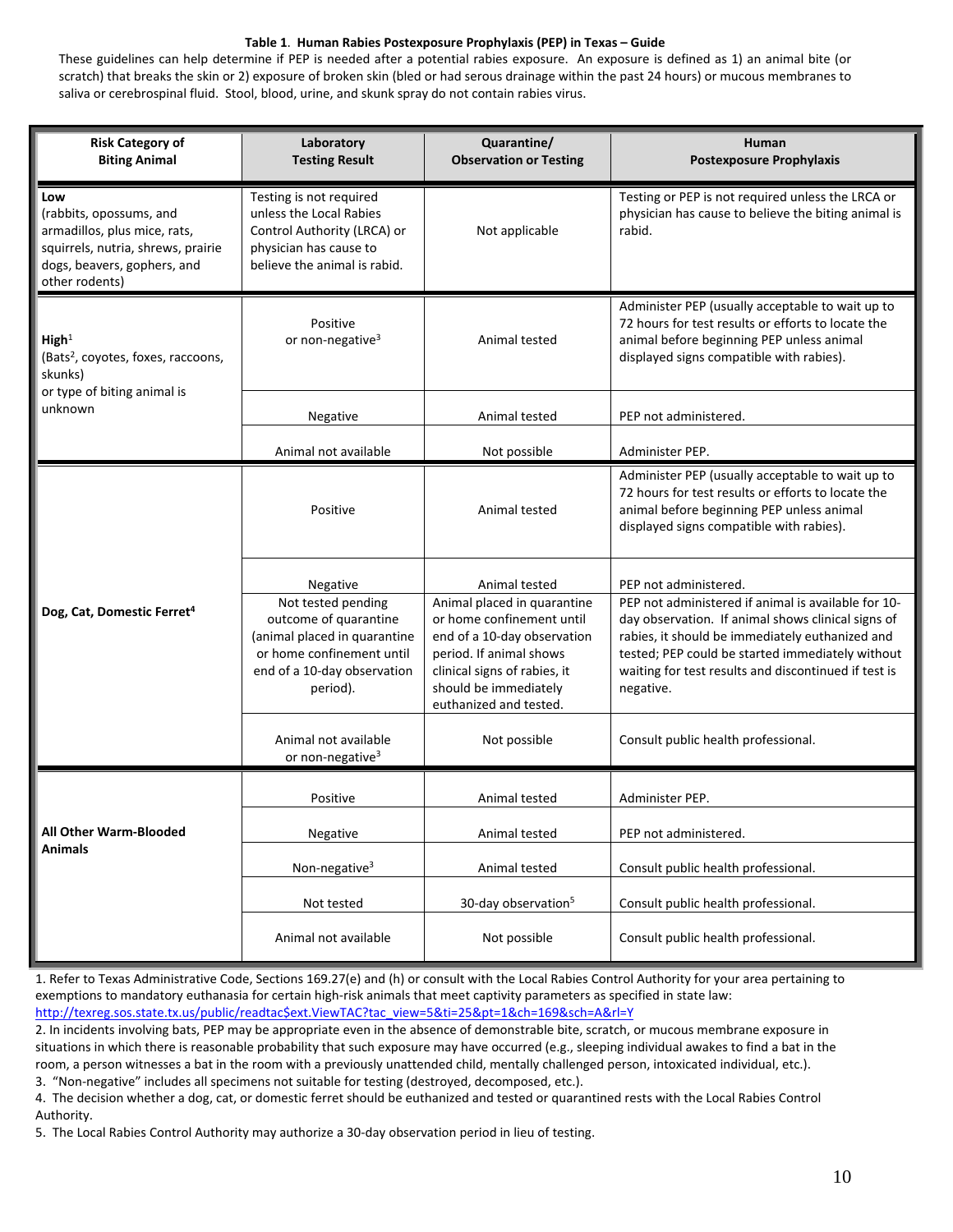## **Table 2. Rabies postexposure prophylaxis (PEP) schedule, United States**

From Centers for Disease Control and Prevention. *Use of a Reduced (4‐Dose) Vaccine Schedule for Postexposure Prophylaxis to Prevent Human Rabies: Recommendations of the Advisory Committee on Immunization Practices (ACIP)*. *MMWR* 2010;59 (No. RR‐2): 6. http://www.cdc.gov/mmwr/preview/mmwrhtml/rr5902a1.htm

| <b>Vaccination Status</b> | Intervention                              | Regimen*                                                                                                                                                                                                                                                                                                                                                                                                                                                                                               |
|---------------------------|-------------------------------------------|--------------------------------------------------------------------------------------------------------------------------------------------------------------------------------------------------------------------------------------------------------------------------------------------------------------------------------------------------------------------------------------------------------------------------------------------------------------------------------------------------------|
| Not previously vaccinated | Wound cleansing                           | All PEP should begin with immediate thorough<br>cleansing of all wounds with soap and water. If<br>available, a virucidal agent (e.g., povidine-iodine<br>solution) should be used to irrigate the wounds.                                                                                                                                                                                                                                                                                             |
|                           | Human rabies<br>immune globulin<br>(HRIG) | Administer 20 IU/kg body weight. If anatomically<br>feasible, the full dose should be infiltrated around and<br>into the wound(s), and any remaining volume should<br>be administered at an anatomical site (intramuscular<br>[IM]) distant from vaccine administration. Also, HRIG<br>should not be administered in the same syringe as<br>vaccine. Because HRIG might partially suppress active<br>production of rabies virus antibody, no more than the<br>recommended dose should be administered. |
|                           | Vaccine                                   | Human diploid cell vaccine (HDCV) or purified chick<br>embryo cell vaccine (PCECV) 1.0 mL, IM (deltoid area <sup>t</sup> ),<br>1 each on days $0,$ <sup>§</sup> 3, 7 and 14. <sup>1</sup>                                                                                                                                                                                                                                                                                                              |
| Previously vaccinated**   | Wound cleansing                           | All PEP should begin with immediate thorough<br>cleansing of all wounds with soap and water. If<br>available, a virucidal agent such as povidine-iodine<br>solution should be used to irrigate the wounds.                                                                                                                                                                                                                                                                                             |
|                           | <b>HRIG</b>                               | HRIG should not be administered.                                                                                                                                                                                                                                                                                                                                                                                                                                                                       |
|                           | Vaccine                                   | HDCV or PCECV 1.0 mL, IM (deltoid area <sup>+</sup> ), 1 each on<br>days $0^{\frac{6}{3}}$ and 3.                                                                                                                                                                                                                                                                                                                                                                                                      |

These regimens are applicable for persons in all age groups, including children.

† The deltoid area is the only acceptable site of vaccination for adults and older children. For younger children, the outer aspect of the thigh may be used. Vaccine should never be administered in the gluteal area.

- $§$  Day 0 is the day dose 1 of vaccine is administered.
- ¶ For persons with immunosuppression, rabies PEP should be administered using all 5 doses of vaccine on days 0, 3, 7, 14, and 28.
- \*\* Any person with a history of pre‐exposure vaccination with HDCV, PCECV, or rabies vaccine adsorbed (RVA); prior PEP with HDCV, PCECV or RVA; or previous vaccination with any other type of rabies vaccine and a documented history of antibody response to the prior vaccination.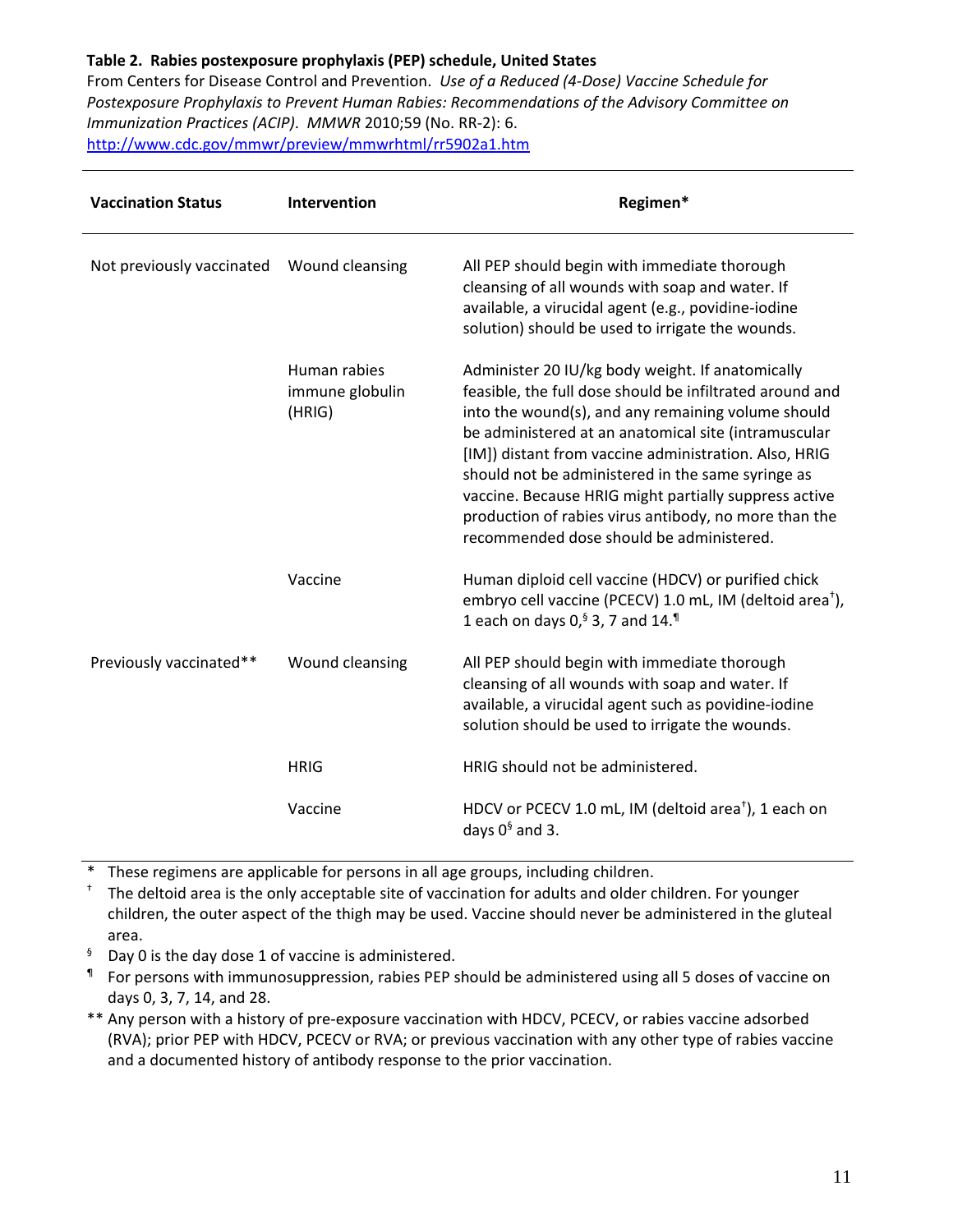For immunocompetent patients, four 1.0 ml doses of HDCV or PCECV should be given intramuscularly (in the deltoid region) in adults or the anterolateral thigh in infants. Although it is recommended that the same product be used for all doses, there is no evidence of a decrease in effectiveness should a different product need to be used to complete a treatment regimen. The first dose should be given **as soon as possible after exposure;** the first day of administration is considered to be day "0." Additional doses should be given on days 3, 7, and 14 after the first dose. The spacing between doses represents the minimum interval to produce an effective antibody level as quickly as possible. The intervals should not be shortened or lengthened. If weekends or holidays preclude adhering to the schedule, lengthen an interval, but do not shorten it; it is important to obtain the first three injections within the first 14 days, but without reducing the stated interval between injections. Antibody response following the recommended vaccination regimen has been uniformly satisfactory; therefore, routine postvaccination serologic testing is not recommended by, nor available from, the DSHS.

For immunocompromised patients, five 1.0 ml doses of HDCV or PCECV should be given intramuscularly (in the deltoid region) in adults or the anterolateral thigh in infants on days 0, 3, 7, 14, and 28.

Every attempt should be made to adhere to the recommended vaccination schedules. Once vaccination is initiated, delays of a few days for individual doses are unimportant, but the effect of longer lapses of weeks or more is unknown. Most interruptions in the vaccine schedule do not require reinitiation of the entire series. For most minor deviations from the schedule, vaccination can be resumed as though the patient were on schedule. For example, if a patient misses the dose scheduled for day 7 and presents for vaccination on day 10, the day 7 dose should be administered that day and the schedule resumed, maintaining the same interval between doses. In this scenario, the remaining dose would be administered on day 17 (or days 17 and 31 for immunocompromised patients receiving a 5<sup>th</sup> dose).

The selection of sites for intramuscular injections appears to be critical for vaccine efficacy. Again, in adults and larger children, HDCV or PCECV should be given in the deltoid area. In infants and small children, the anterolateral thigh may be used. In the two laboratory- confirmed human cases of rabies following PEP with HDCV and HRIG within 24 hours, HDCV was administered in the gluteal area. Presumably, subcutaneous fat in the gluteal area may interfere with the immunogenicity of the vaccine.

The HRIG is administered only once, at the beginning of PEP, to provide passive immunity until the patient responds to the vaccine by active production of antibodies. Complete prophylaxis, including HRIG in a non‐immunized person, should still be administered even if months have lapsed between the possible exposure and its recognition. If HRIG was not given when rabies vaccination was begun, it can be given up to the eighth day after the first dose of vaccine was given. From the eighth day (Day 7 of the formal treatment regimen) on, HRIG is not indicated because an antibody response to the vaccine is presumed to have occurred. For example, if the Day 0 rabies vaccine dose was given on March 10<sup>th</sup>, HRIG should not be given after March 17<sup>th</sup>.

The recommended dose of HRIG is 20 IU/kg or 0.06 ml/lb of body weight. As much as possible of the full dose of HRIG should be thoroughly infiltrated into and around the wound(s). Any remaining volume of HRIG should be administered IM in the closest muscle mass of suitable size to accommodate the remaining volume, with the caveat that it should not be administered in the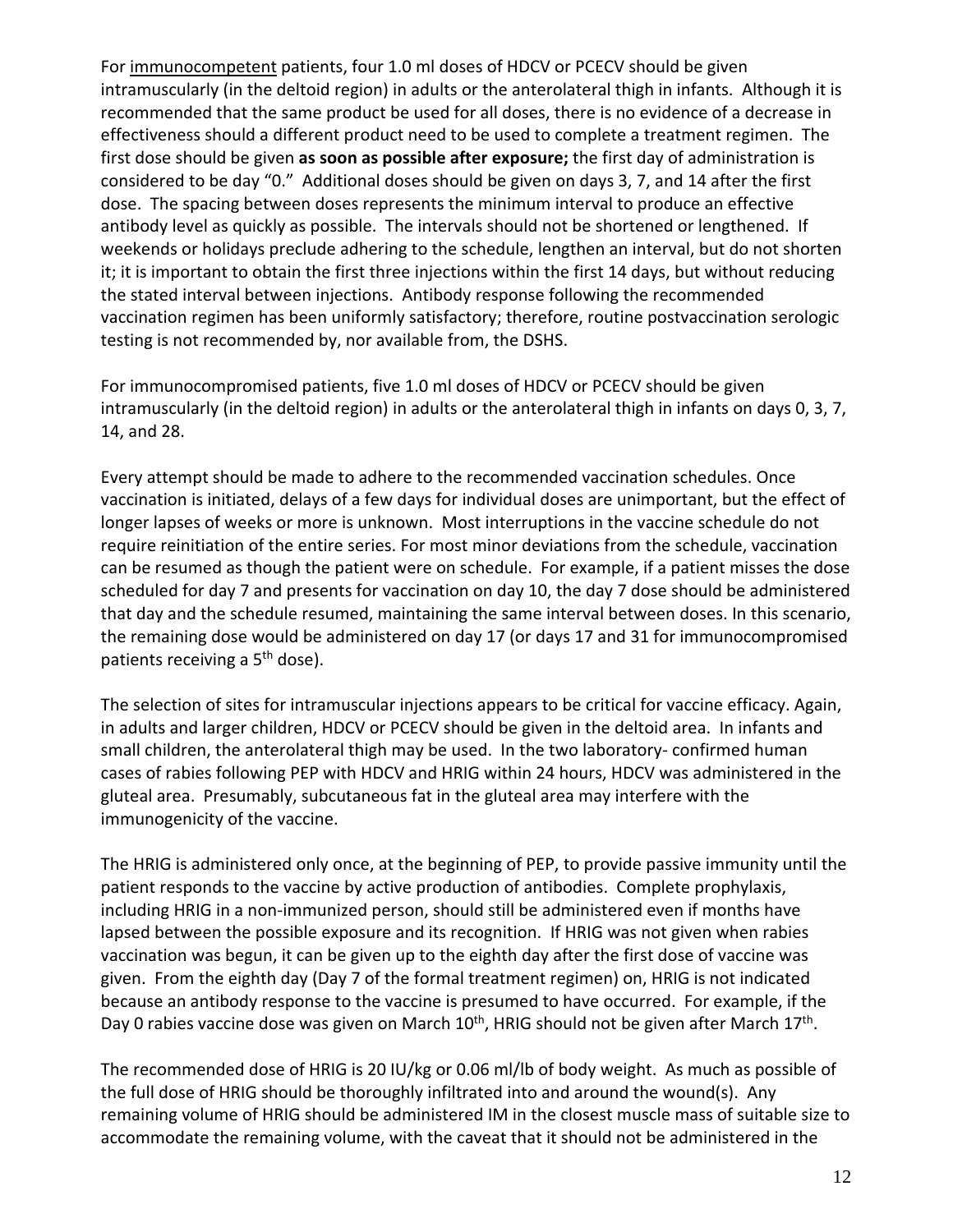same site as the first vaccine dose. Anterior lateral thigh muscles are frequently used as HRIG injection sites when the complete amount, due to anatomic limitations, cannot be administered around the wound(s). The HRIG should be injected into muscle, not adipose tissue. Particular care should be taken when administering HRIG in the gluteal area due to the increased risk of injection into adipose tissue. The HRIG may partially suppress the active production of antibodies; therefore, no more than the recommended dose of HRIG should be given. (Note: human immune globulin used to treat hepatitis cannot be substituted for HRIG.)

Additional guidelines on vaccine administration are in the *ACIP General Recommendations on Immunization* (http://www.cdc.gov/mmwr/preview/mmwrhtml/rr6002a1.htm).

For dealing with more significant deviations to the PEP regimen, contact the DSHS Zoonosis Control Branch (refer to contact information at the end of this document) or the Centers for Disease Control and Prevention (http://www.cdc.gov/vaccines/vpd-vac/rabies/default.htm).

In unusual instances, such as when the patient is immunodeficient or immunosuppressed, serologic testing (Rapid Fluorescent Focus Inhibition Test - RFFIT) is indicated 2 to 4 weeks after completing the rabies postexposure vaccination series.

# **These are laboratories that provide the rabies RFFIT:**

The Rabies Laboratory **Atlanta Health Associates** Atlanta Health Associates 2005 Research Park Circle Cumming, GA 30040 Manhattan, KS 66502 Phone: 800-717-5612 Email: rabies@vet.k-state.edu www.atlantahealth.net www.vet.ksu.edu/rabies

Kansas State University **1988 120 State State Data Area State D300** 309 Pirkle Ferry Rd. Suite D300 Phone: 785‐532‐4483 Email: info@atlantahealth.net

Maryland Department of Health ATTENTION: ACCESSIONING RABIES/RFFIT TITER TESTING 1770 Ashland Ave. Baltimore, MD 21205 Phone: 443‐681‐3773 https://health.maryland.gov/laboratories/Pages/Rabies.aspx

# **TREATMENT OUTSIDE THE UNITED STATES**

If PEP is begun outside the United States with locally produced biologicals, it may be desirable to provide additional treatment, including restarting PEP with products licensed for use in the US, when the patient reaches the US. For specific advice in such cases, contact the Regional Zoonosis Control office for your area (refer to the Zoonosis Control contact section at the end of this document). You may also refer to the World Health Organization (http://www.who.int/topics/rabies/en/ ) or the Centers for Disease Control and Prevention (http://www.cdc.gov/vaccines/vpd‐vac/rabies/default.htm).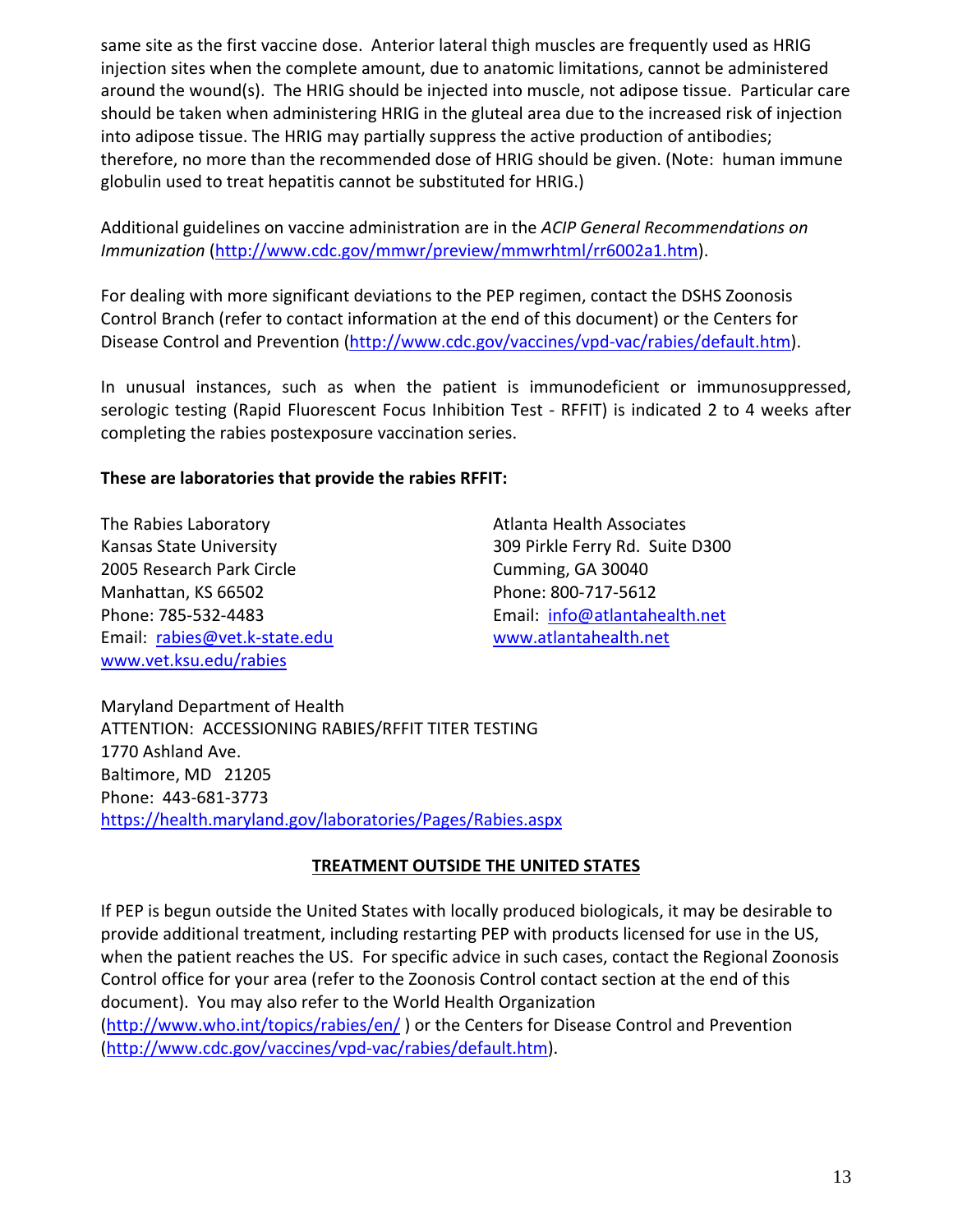## **PREEXPOSURE VACCINATION**

Preexposure vaccinations are given for several reasons. First, it may provide protection to people with inapparent exposures to rabies. Second, it may protect persons whose postexposure therapy might be delayed. This is of particular importance for persons at high risk of being exposed in countries where the rabies biologicals may be difficult to obtain. Finally, although it does not eliminate the need for additional therapy after a rabies exposure, it simplifies therapy by eliminating the need for HRIG and decreasing the number of doses of rabies vaccine needed. The guidelines for evaluating the need for preexposure immunization are found in **Table 3**. The schedule for preexposure vaccinations is located in **Table 4**.

| <b>Risk category</b>                                   | <b>Nature of risk</b>                                                                                                                                                 | <b>Typical populations</b>                                                                                                                                                                                                             | Preexposure<br>recommendations                                                                                                   |
|--------------------------------------------------------|-----------------------------------------------------------------------------------------------------------------------------------------------------------------------|----------------------------------------------------------------------------------------------------------------------------------------------------------------------------------------------------------------------------------------|----------------------------------------------------------------------------------------------------------------------------------|
| Continuous                                             | Virus present continuously,<br>often in high concentrations.<br>Aerosol, mucous membrane,<br>bite, or nonbite exposure.<br>Specific exposures may go<br>unrecognized. | Rabies research lab<br>worker,* rabies<br>biologics production<br>workers.                                                                                                                                                             | Primary course. Serologic testing<br>every 6 months; booster<br>vaccination if antibody titer falls<br>below acceptable level.** |
| Frequent                                               | Exposure usually episodic, with<br>source recognized, but<br>exposure may also be<br>unrecognized. Aerosol,<br>mucous membrane, bite, or<br>nonbite exposure.         | Rabies diagnostic lab<br>workers,* spelunkers,<br>veterinarians and<br>staff, veterinary<br>students, and animal<br>control and wildlife<br>workers in rabies-<br>enzootic areas.***                                                   | Primary course. Serologic testing<br>every 2 years; booster<br>vaccination if antibody titer falls<br>below acceptable level.**  |
| Infrequent<br>(greater than<br>population at<br>large) | Exposure nearly always<br>episodic with source<br>recognized. Mucous<br>membrane, bite, or nonbite<br>exposure.                                                       | Veterinarians and<br>staff, veterinary<br>students, and animal-<br>control and wildlife<br>workers in areas of<br>low-rabies occurrence.<br><b>Travelers visiting</b><br>foreign areas of<br>enzootic rabies for<br>more than 30 days. | Primary course; no serologic<br>testing or booster vaccination.                                                                  |
| Rare<br>(population at<br>large)                       | Exposures always episodic.<br>Mucous membrane or bite<br>with source recognized.                                                                                      | US population at<br>large, including<br>persons in rabies<br>enzootic areas.                                                                                                                                                           | No vaccination necessary.                                                                                                        |

#### **Table 3. Rabies preexposure vaccination guide**

Judgment of relative risk and extra monitoring of vaccination status of laboratory workers is the responsibility of the laboratory supervisor.

\*\* Minimum acceptable antibody level is complete virus neutralization at a 1:5 serum dilution by RFFIT. Booster dose should be administered if the titer falls below this level.

\*\*\* Texas is considered to be a rabies-enzootic area.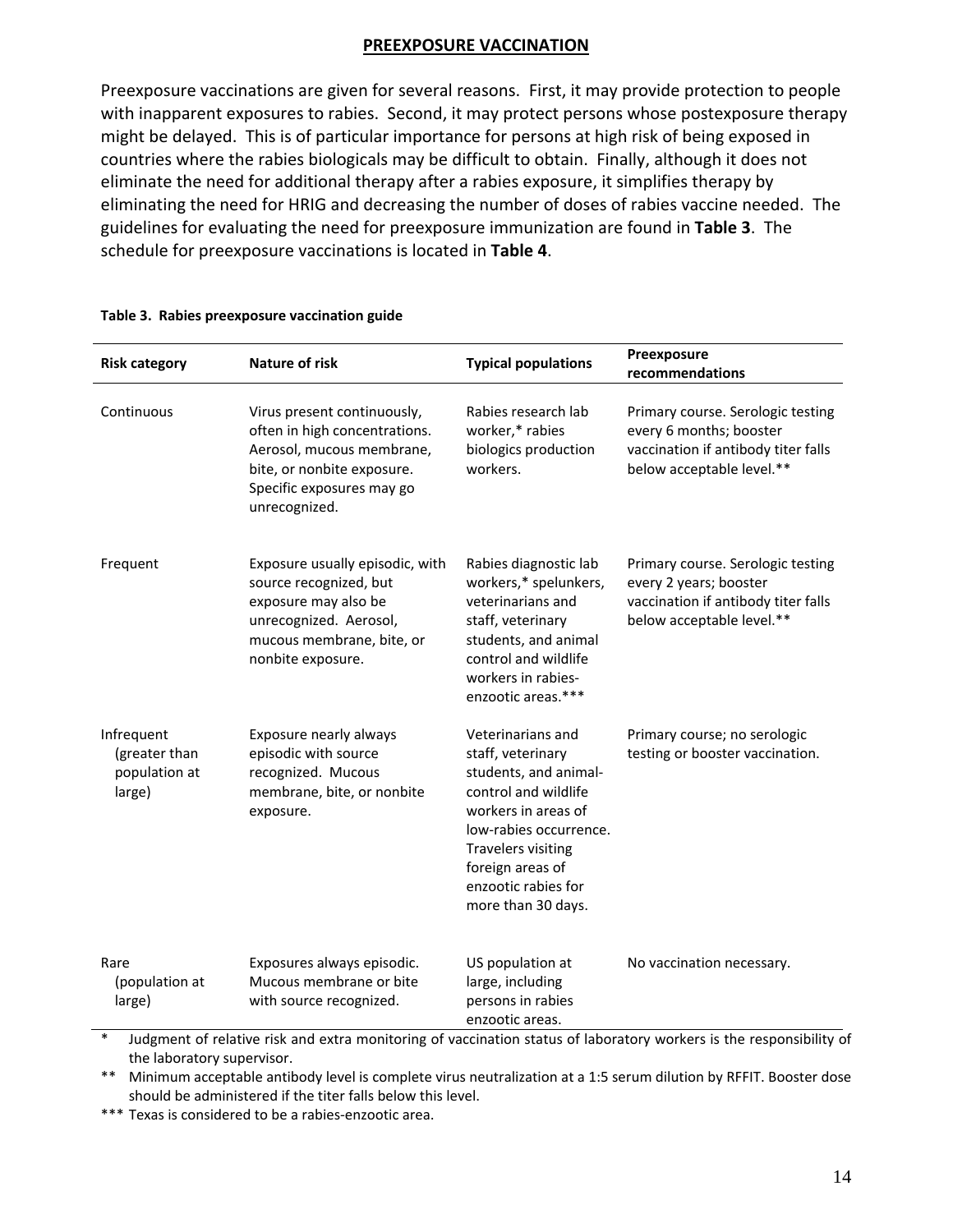Again, preexposure vaccinations do not eliminate the need for prompt PEP following an exposure; it only reduces the extent of the postexposure regimen.

# **Vaccination Schedule**

For preexposure immunization, three 1.0 ml injections of HDCV or PCECV should be given intramuscularly (IM) in the deltoid area, one on each day: 0, 7, and either 21 or 28 (the first day of administration is considered to be day "0") (**Table 4**). The antibody response following the recommended vaccination regimen with HDCV or PCECV has been uniformly satisfactory; therefore, routine postvaccination serology is not necessary.

If possible, immunosuppressed patients should postpone rabies preexposure prophylaxis until the immunocompromising condition is resolved. When postponement is not possible, immunosuppressed persons who are at risk for rabies should have their virus-neutralizing antibody responses checked 2 to 4 weeks after completing the preexposure series.

# **Booster Doses of Vaccine**

The recommended schedules for booster doses for persons at risk of rabies exposures are outlined in **Table 3.** The addresses and phone numbers of laboratories offering rabies serologic testing can be found in the **RABIES POSTEXPOSURE PROPHYLAXIS (PEP) FOR HUMANS** section.

# **Postexposure Therapy of Previously Immunized Persons**

When an immunized person who was vaccinated according to the recommended preexposure or postexposure regimen with HDCV or PCECV, or who has previously demonstrated rabies antibody, is exposed to rabies, that person should receive two IM doses (1.0 ml each) of HDCV or PCECV, one immediately and one 3 days later (**Table 2**). The HRIG should **not** be given in these cases. If the immune status of a previously vaccinated person who did not receive the recommended HDCV or PCECV regimen is not known, full primary PEP (HRIG plus five doses of HDCV or PCECV) may be necessary.

| <b>Type of vaccination</b> | Route | Regimen                                                                      |
|----------------------------|-------|------------------------------------------------------------------------------|
| Primary                    | ΙM    | HDCV or PCECV, 1.0 ml (deltoid area), one each on days 0, 7,<br>and 21 or 28 |
| Booster*                   | ΙM    | HDCV or PCECV, 1.0 ml (deltoid area), day 0 only                             |

#### **Table 4. Rabies preexposure vaccination schedule**

\* Administration of a booster dose of vaccine depends on exposure risk category and serologic testing results as noted in Table 3.

HDCV or PCECV can be used for PEP or booster vaccinations even if another vaccine was used for the initial preexposure vaccination.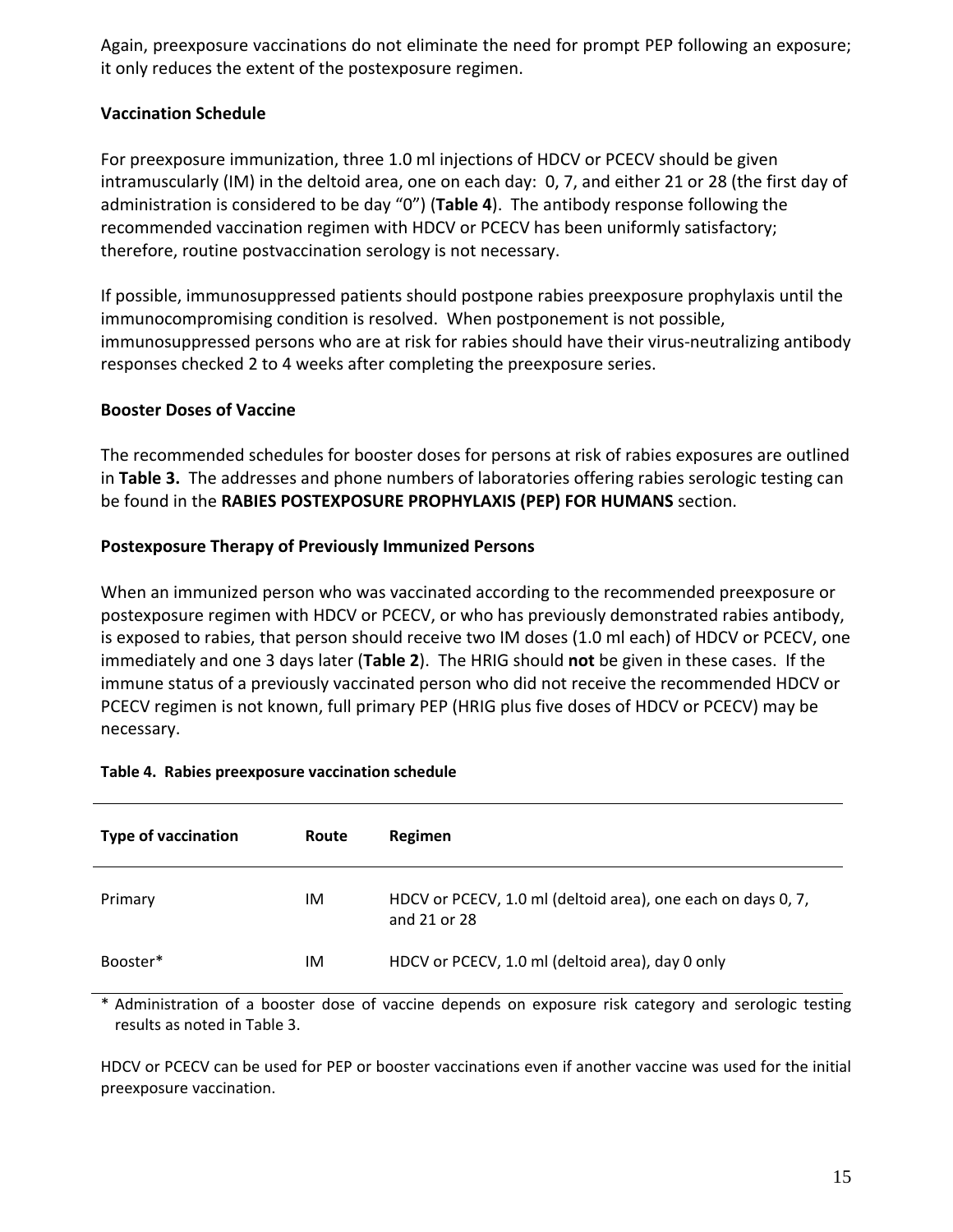## **ADVERSE REACTIONS**

Serious adverse reactions associated with rabies vaccines include systemic, anaphylactic, and neuroparalytic reactions. Serious adverse reactions occur at lower rates with the rabies vaccines currently used in the US than with those used previously.

# **HDCV**

Local and systemic reactions may occur with the use of HDCV. In a study using five doses of HDCV, local reactions, such as pain, erythema, and swelling or itching at the injection site, were reported in about 25% of recipients. Mild systemic reactions, such as headache, nausea, abdominal pain, muscle aches, and dizziness, were reported in about 20% of recipients.

Up to 6% of persons receiving booster doses of HDCV may experience "immune complex‐like" reactions (type III IgG mediated hypersensitivity reactions). The illness, characterized by onset 2‐ 21 days post‐vaccination, presents with generalized urticaria and may also include arthralgia, arthritis, angioedema, nausea, vomiting, fever, and malaise. No life‐threatening cases of "immune complex‐like" illness have been reported. This phenomenon rarely occurs with primary immunization with HDCV. The origin of these "immune complex-like" reactions has been attributed to sensitization to the beta‐propiolactone‐treated human serum albumin present in HDCV.

Those persons with a history of "immune complex‐like" illness following HDCV and who must receive rabies vaccine boosters may be candidates for other rabies vaccines which do not have beta‐propiolactone bound to human serum albumin. If this is not possible and HDCV must be given, the guidelines in the **Management of Adverse Reactions** section should be followed.

## **PCECV**

As with HDCV, local reactions such as swelling, induration, and reddening have been associated with the administration of PCECV. Systemic allergic reactions are also possible and have been reported.

#### **HRIG**

Local pain and low‐grade fever may follow receipt of HRIG. Although not reported specifically for HRIG, angioneurotic edema, nephrotic syndrome, and anaphylaxis have been reported after injection of other types of immune globulin (IG). These reactions occur so rarely that a causal relationship between IG and these reactions is not clear.

#### **Management of Adverse Reactions**

Once initiated, PEP should not be interrupted or discontinued because of local or mild systemic adverse reactions to rabies vaccine. Usually such reactions can be successfully managed with anti‐ inflammatory and antipyretic agents.

When a person with a history of hypersensitivity must be given rabies vaccine, antihistamines may be given. Epinephrine should be readily available to counteract anaphylactic reactions, and the person should be observed for 15 minutes after vaccination.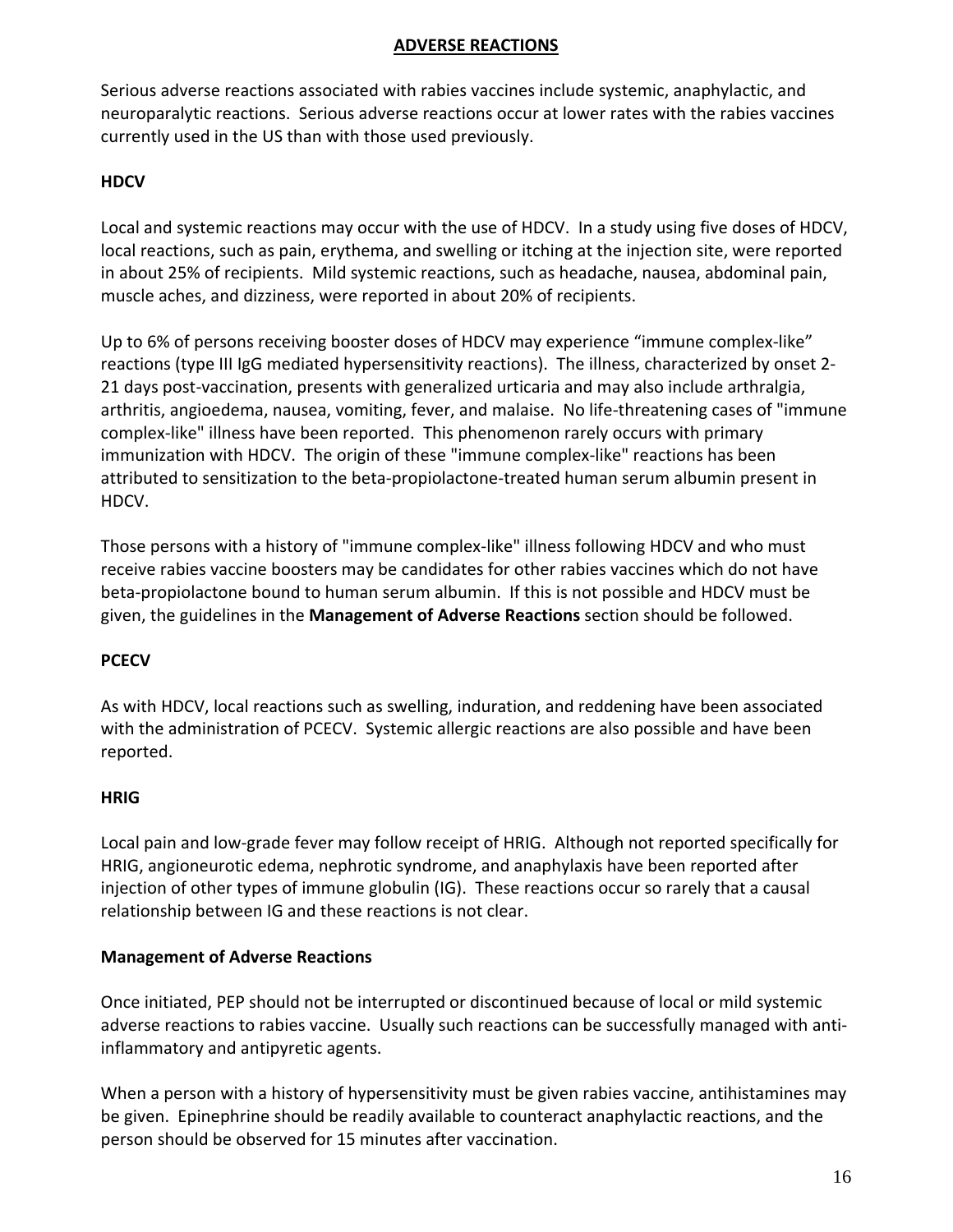Serious systemic anaphylactic or neuroparalytic reactions occurring during the administration of rabies vaccine pose a serious dilemma for the attending physician. A patient's risk of developing rabies must be carefully considered before deciding to discontinue vaccination. Moreover, the use of corticosteroids to treat life‐threatening neuroparalytic reactions carries the risk of inhibiting the development of active immunity to rabies. It is especially important in these cases that the serum of the patient be tested for rabies antibodies after completion of the PEP course. Advice and assistance on the management of serious adverse reactions in persons receiving rabies vaccines may be sought from the DSHS Infectious Disease Control Unit (512‐776‐7455 or 512‐776‐7676).

All serious systemic neuroparalytic or anaphylactic reactions to a rabies vaccine should be immediately reported to the DSHS Immunization Branch (512‐776‐7284 or 1‐800‐252‐9152). These reactions should also be reported to the Vaccine Adverse Event Reporting System (VAERS); additional information and forms can be obtained at http://vaers.hhs.gov/.

# **PRECAUTIONS AND CONTRAINDICATIONS**

# **Immunosuppression**

Corticosteroids, other immunosuppressive agents, and immunosuppressive illnesses (such as HIV infection and cancer) can interfere with the development of active immunity and predispose the patient to developing rabies. Immunosuppressive agents should not be administered during PEP, unless essential for the treatment of other conditions. When PEP is administered to persons receiving corticosteroids or other immunosuppressive therapy, or to persons having an immunosuppressive illness, it is especially important that the person receive a 5<sup>th</sup> dose of vaccine on day 28 (if the person is not previously immunized) and that serum be tested for rabies antibody to ensure that an adequate response has developed. Information on the laboratories that offer rabies serologic testing is found in the **RABIES POSTEXPOSURE PROPHYLAXIS (PEP) FOR HUMANS** section.

# **Pregnancy**

Fetal abnormalities have not been associated with rabies vaccination. Due to the consequences of an inadequately treated rabies exposure, pregnancy is not considered a contraindication to PEP. If a substantial unavoidable risk of exposure to rabies exists, preexposure prophylaxis may also be indicated during pregnancy.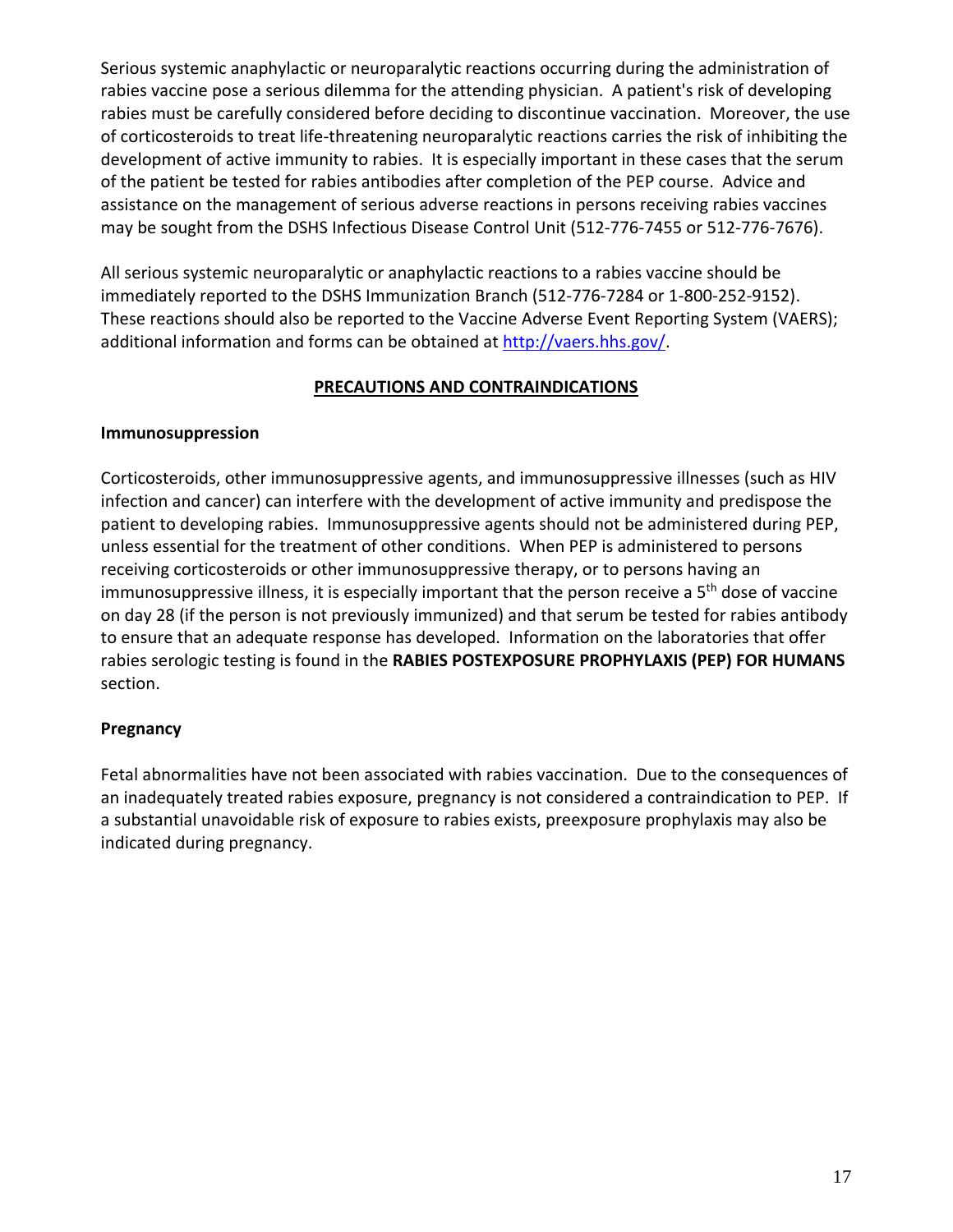## **SELECTED BIBLIOGRAPHY**

Advisory Committee on Immunization Practices. Rabies http://www.cdc.gov/vaccines/hcp/aciprecs/vacc‐specific/rabies.html

Birhane MG, Cleaton JM, Monroe BP, et al. Rabies surveillance in the United States during 2015. JAVMA. 2017;250(10):1117‐1130.

Briggs DJ et al. Purified chick embryo cell culture rabies vaccine: interchangeability with human diploid cell culture rabies vaccine and comparison of one‐ versus two‐dose post‐exposure booster regimen for previously immunized persons. *Vaccine.* 2001; 19:1055‐1060.

Brown CM. Slavinski S, Ettestad P, et al. Compendium of animal rabies prevention and control, 2016. JAVMA. 2016;248(5):505‐517.

Centers for Diseases Control and Prevention. Rabies http://www.cdc.gov/rabies

Centers for Disease Control and Prevention. Use of a Reduced (4‐Dose) Vaccine Schedule for Postexposure Prophylaxis to Prevent Human Rabies: Recommendations of the Advisory Committee on Immunization Practices. *MMWR* 2010;59 (No. RR‐2). http://www.cdc.gov/mmwr/preview/mmwrhtml/rr5902a1.htm

Centers for Disease Control and Prevention. Human Rabies Prevention ‐‐‐ United States, 2008: Recommendations of the Advisory Committee on Immunization Practices (ACIP). *MMWR* 2008;57(No. RR‐3). http://www.cdc.gov/mmwr/preview/mmwrhtml/rr5703a1.htm

Centers for Disease Control and Prevention. Recommendations of the Advisory Committee on Immunization Practices (ACIP): Use of vaccines and immune globulins in persons with altered immunocompetence. *MMWR.* 1993; 42(No. RR‐4):9. http://www.cdc.gov/mmwr/preview/mmwrhtml/00023141.htm

Centers for Disease Control and Prevention. General Recommendations on Immunization ‐ Recommendations of the Advisory Committee on Immunization Practices (ACIP). *MMWR.* 2011;60 (No. RR‐2). http://www.cdc.gov/mmwr/preview/mmwrhtml/rr6002a1.htm

Centers for Disease Control and Prevention. Mass Treatment of Humans Who Drank Unpasteurized Milk from Rabid Cows ‐ Massachusetts, 1996‐1998. *MMWR.* 1999; 48:228‐229.

Clark K, Neill SU, Smith JS et al. Epizootic canine rabies transmitted by coyotes in south Texas. *JAVMA.* 1994; 204:536‐540.

Fearneyhough MG, Wilson PJ, Clark KA et al. Results of an oral rabies vaccination program for coyotes. *JAVMA.* 1998; 212:498‐502.

Fearneyhough MG, Wilson PJ. The Texas Oral Rabies Vaccination Program (ORVP) 1995‐2000. *TX Vet.* 2000; August:18‐19.

Fishbein DB, Robinson LE. Rabies. *NEJM.* 1993; 329:1632‐1638. REVIEW ARTICLE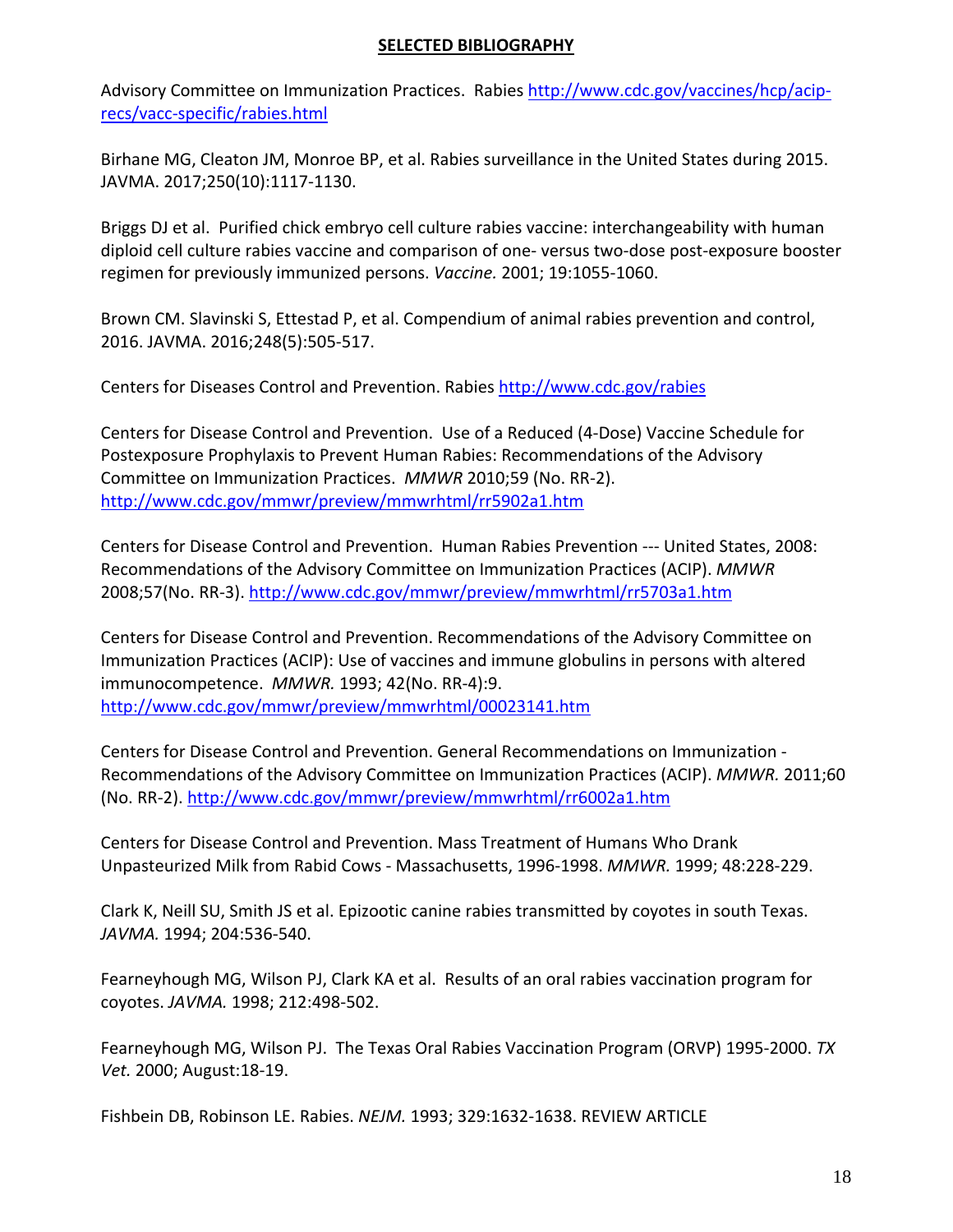Garcia, R. Preventing Human Rabies Before and After Exposure. *The Nurse Practitioner*. April 1999:91‐108.

Hanlon CA, Niezgoda M, Morrill PA, Rupprecht CE. The incurable wound revisited: progress in human rabies prevention? *Vaccine*. 2001; 19:2273‐2279.

Hanlon CA, Olson JG, Clark CJ. Article 1: Prevention and education regarding rabies in human beings. *JAVMA.* 1999; 215(9):1276‐1280.

Hay E, Derazon H, Bukish N, Scharf S, Rishpon S. Postexposure rabies prophylaxis in a patient with lymphoma. *JAVMA.* 2001; 285(2):166‐7.

Juarez V, Rincon A, Gomez M. Nuevos Metodos Diagnosticos para el Apoyo a la Vigilancia Epidemiologica de la Rabia en Mexico. *Epidemiología.* 1997; 14:1‐3.

Kelley M, Mahlow J. Evaluating Rabies Exposure. *Texas Medicine.* April 2001; 4:60‐ 63.

Mayes BC, Wilson PJ, Oertli EH et al. Epidemiology of rabies in bats in Texas (2001‐2010). *JAVMA*. 2013; 243: 1129‐1137.

National Association of State Public Health Veterinarians, Inc. Compendium of animal rabies prevention and control, 2016. *JAVMA*. 2016; 248(5):505‐517.

Noah et al. Epidemiology of Human Rabies in the United States, 1980 to 1996. *Annals of lnternal Medicine.* 1998; 128:922‐930.

Oertli EH, Wilson PJ, Hunt PR et al. Epidemiology of rabies in skunks in Texas. J*AVMA*. 2009; 234:616‐620.

Pino FV. Control de la Rabia canina en México. *Epidemiología.* 2001; 18(27):1‐3.

Rohde RE, Neill SU, Clark KA et al. Molecular epidemiology of rabies epizootics in Texas. *Clin Diagn Virol.* 1997; 8:209‐217.

Rohde RE, Wilson PJ, Mayes BS et al. Rabies: Methods and Guidelines for Assessing a Clinical Rarity. *TechSample*. 2004; Microbiology No. MB‐4.

Sidwa TJ, Wilson PJ, Moore GM et al. Evaluation of oral rabies vaccination programs for control of rabies epizootics in coyotes and gray foxes: 1995‐2003. *JAVMA*. 2005; 227:785‐792.

Smith JS, Fishbein DB, Rupprecht CE, Clark K. Unexplained Rabies in Three Immigrants in the United States: A Virologic Investigation. *NEJM*. 1991; 324:205 –211

Texas Administrative Code, Sections 169.21‐34. *Rabies Control and Eradication* http://www.dshs.state.tx.us/idcu/health/zoonosis/laws/rules/

Texas Health and Safety Code, Chapter 826. *Rabies Control Act* http://www.dshs.state.tx.us/idcu/health/zoonosis/laws/rules/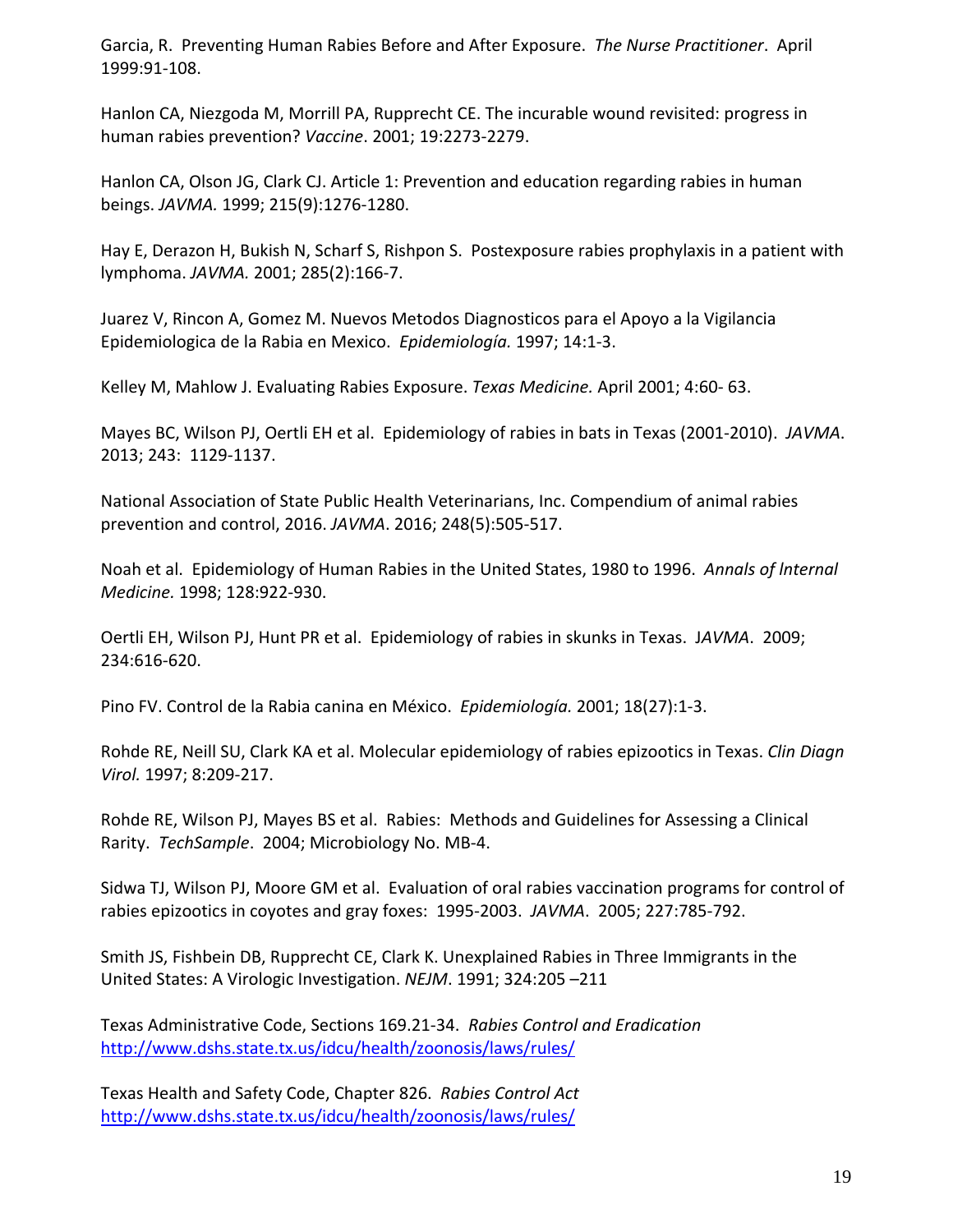Trevejo RT. Rabies preexposure vaccination among veterinarians and at‐risk staff. *JAVMA.* 2000; 217:1647‐1650.

Wilson PJ. Rabies. In: Sprayberry KA and Robinson NE, eds. Robinson's Current Therapy in Equine Medicine. 7th ed. St. Louis: Elsevier‐Saunders; 2015.

Wilson PJ, Clark KA. Postexposure rabies prophylaxis protocol for domestic animals and epidemiologic characteristics of rabies vaccination failures in Texas: 1995‐1999. *JAVMA.* 2001; 218:522‐525.

Wilson PJ, Oertli EH, Hunt PR, Sidwa TJ. Evaluation of a postexposure rabies prophylaxis protocol for domestic animals in Texas: 2000‐2009. *JAVMA*. 2010;237:1395‐1401.

World Health Organization. Rabies. http://www.who.int/topics/rabies/en/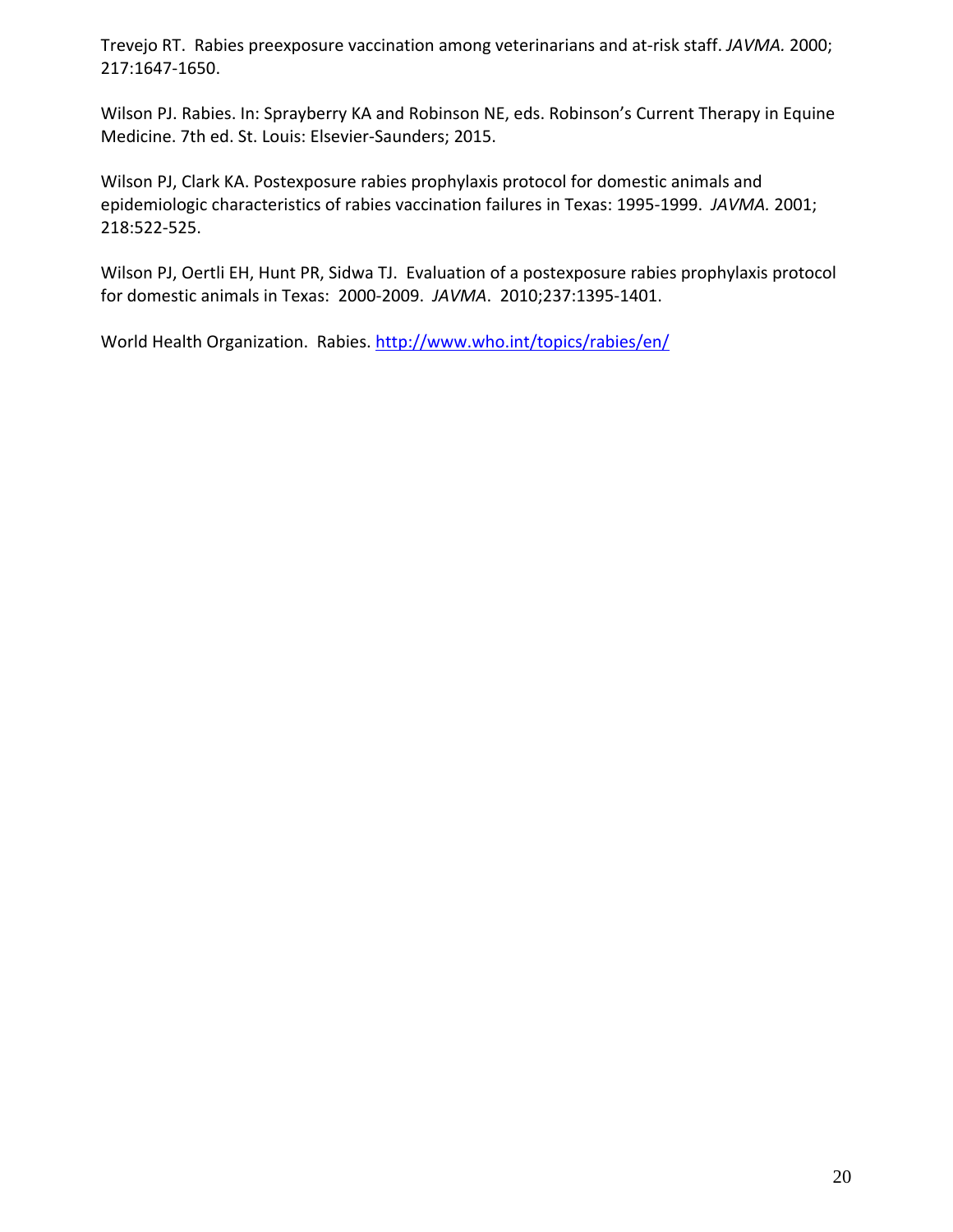## **DISTRIBUTION POINTS FOR HUMAN RABIES BIOLOGICALS**

#### **HEALTH SERVICE REGION 1**

Regional Office 6302 Iola Avenue Lubbock, Texas 79424 Phone: (806) 783‐6422 or (806) 744‐3577 Fax: (806) 783‐6466 Hours: 8:00 a.m. ‐ 5:00 p.m. Monday‐Friday Contact: Karen McDonald, MS After Hours: (806) 632‐9790 Karen McDonald, MS

Canyon Sub‐Office 300 Victory Drive Canyon, Texas 79016 Phone: (806) 477‐1104 or (806) 477‐1118 Fax: (806) 655‐6448 Hours: 8:00 a.m. ‐ 5:00 p.m. Monday‐Friday Contact: Tonya Finch After Hours: (806) 632‐9790 Karen McDonald, MS

## **HEALTH SERVICE REGION 2/3**

Regional Office, Public Health Region 3 Chase Bank Building, Second Floor, Ste 200 1301 South Bowen Road Arlington, Texas 76013 Phone: (817) 264‐4920 Fax: (817) 264‐4925 Hours: 8:00 am ‐ 5:00 pm Monday‐Friday Contact: Shelley Stonecipher, DVM, MPH, or Naomi Ayala After Hours: (817) 825‐9230

Abilene Sub‐Office, Public Health Region 2 4601 South 1st Street, Suite L Abilene, Texas 79605 Phone: (325) 795‐5857 Fax: (325) 795‐5891 Hours: 8:00 a.m. ‐ 5:00 p.m. Monday‐Friday Contact: Nicholas Ferguson After Hours: (325) 261‐2684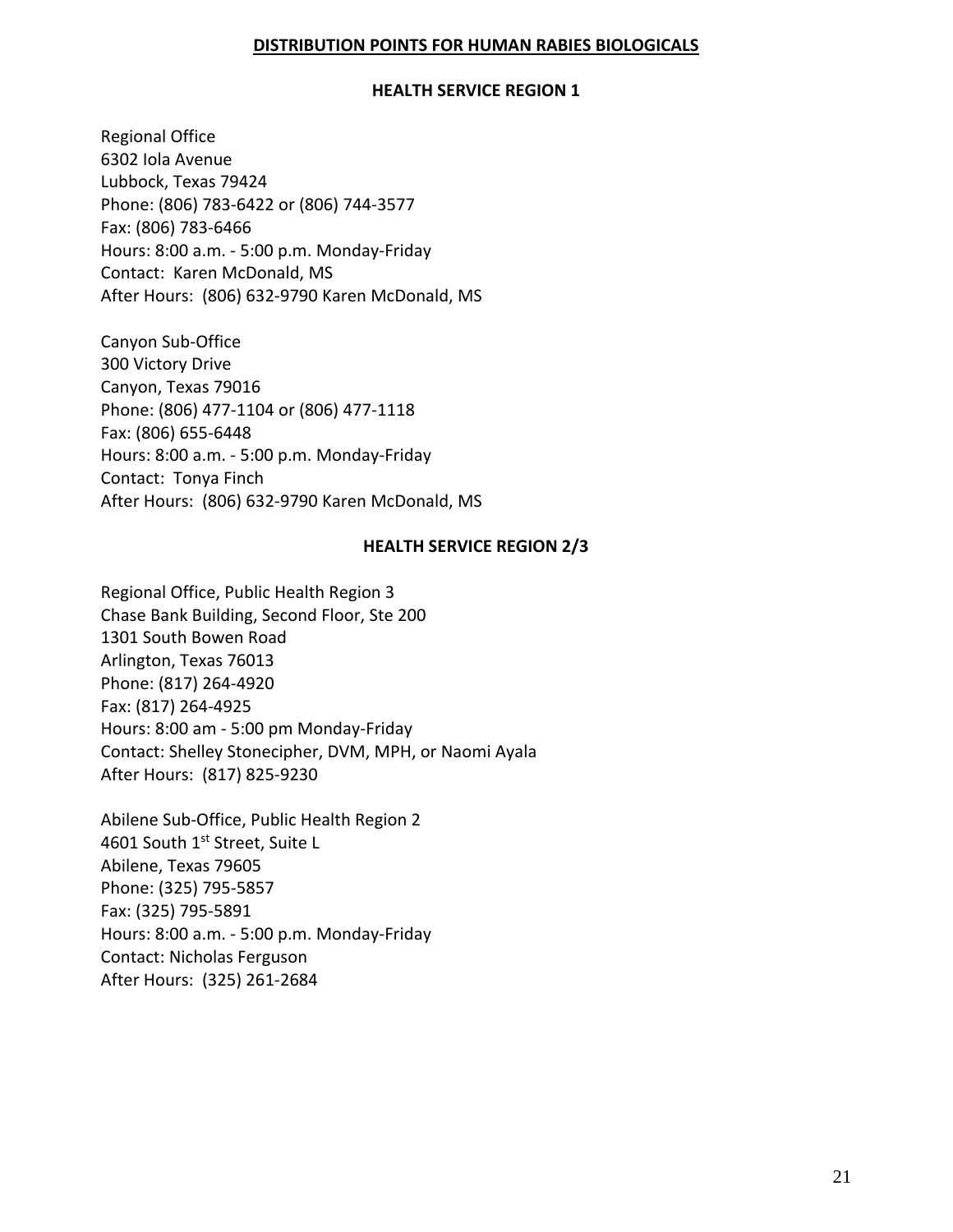Collin County Healthcare Services 825 N. McDonald, Ste. 130 McKinney, Texas 75069 Phone: (972) 548‐4707 Fax: (972) 548‐4436 Hours: 8:00 a.m. – 11:00 a.m. and 1:00 p.m. – 4:00 p.m. Monday ‐ Friday Contact: Susana Ramos After Hours: (972) 547‐5350

Denton County Health Department 535 S. Loop 288 Denton, Texas 76205 Phone: (940) 349‐2900 Fax: (940) 349‐2905 Hours: 8:00 a.m. – 4:30 p.m. Monday – Friday (closed 12:00 – 1:00 p.m.) Contact: Caitlin Thompson

Abilene Taylor Public Health District 850 N Sixth St Abilene, Tx 79601 (325) 692‐5600 Fax (325) 734‐5370 Hours: 8:00‐5:00 Monday – Friday Contact: Carolyn Gray

Brownwood‐Brown County Health Department 510 East Lee Brownwood, Texas 76801 Phone: (325) 646‐0554 Fax: (325) 643‐3591 Hours: 8:00 a.m. ‐ 4:30 p.m. Monday – Friday (closed 12:00 – 1:00 p.m.) Contact: Jula Hill, RN

Wichita Falls – Wichita County Public Health District 1700 Third Street Wichita Falls, Texas 76301 Phone: (940) 761‐7874 Fax: (940) 761‐7885 Hours: 8:00 a.m. ‐ 5:00 p.m. Monday‐Friday Contact: Jennifer Moreno 940‐761‐7877 Jenna Holden, RN

#### **HEALTH SERVICE REGION 4/5N**

Regional Office 2521 West Front Street Tyler, Texas 75702 Phone: (903) 533‐5260 Fax: (903) 533‐5383 or 903‐533‐9502 Hours: 8:00 a.m. ‐ 5:00 p.m. Monday‐Friday (call for an appointment) Contact: Angela Hopkins (903) 533‐5212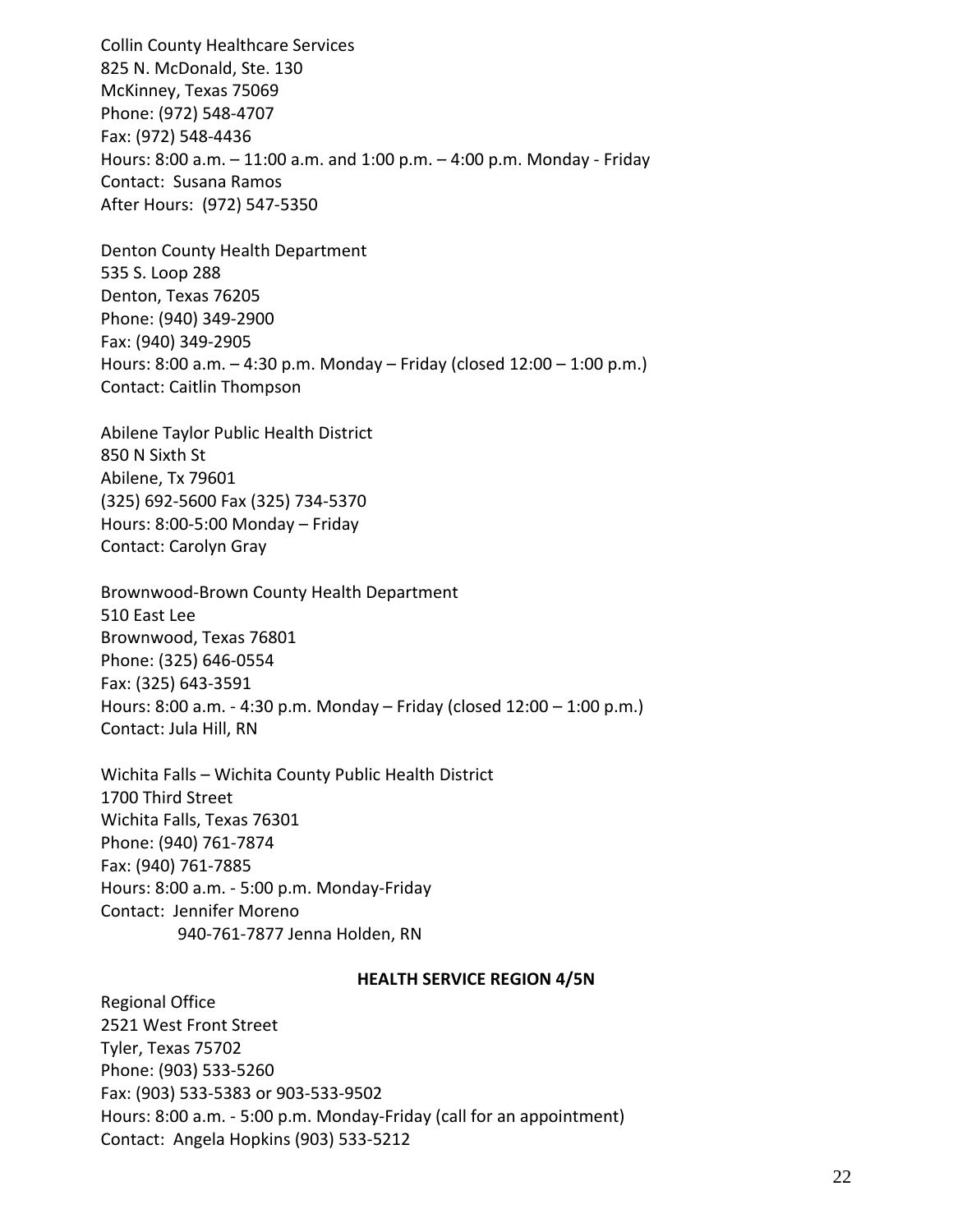Mount Pleasant Sub‐Office 1014 N Jefferson Mount Pleasant, Texas 75455 Phone: (903) 572‐9877 FAX: (903) 577‐8957 Hours: 8:00 a.m. ‐ 5:00 p.m. Monday – Friday (call before going) Contact: Linda Thomas, RN After Hours: (903) 577‐1365 Linda Thomas, RN

Angelina County and Cities Health Department 503 Hill Street Lufkin, Texas 75904 Phone: (936) 632‐1139 Hours: 8:00 a.m. ‐ 5:00 p.m. Monday‐Friday (call before going) Contact: Sarah Adams or Sharon Shaw (Administrator)

#### **HEALTH SERVICE REGIONS 6/5S**

Regional Office 5425 Polk Ave, Suite J Houston, Texas 77023 Phone: (713) 767‐3300 Fax: (713) 767‐3193 Hours: 8:00 a.m. ‐ 5:00 p.m. Monday‐Friday Contact: Bob Garrison, DVM, MS (713)‐767‐3302

Beaumont City Health Department 950 Washington Blvd Beaumont, Texas 77704 Phone: (409) 654‐3625 Hours: 8:00 a.m. ‐ 5:00 p.m. Monday‐Friday Contact: Mary Alexander, RN or Sherry Ulmer, RN

#### **HEALTH SERVICE REGION 7**

Regional Office 2408 S. 37th Street Temple, Texas 76504‐7168 Phone: (254) 778‐6744 Fax: (254) 773‐9358 Hours: 8:00 a.m. ‐ 5:00 p.m. Monday‐Friday Contact: Melinda Hergert, DVM, MVPH, PhD, Melissa D. Maass, LVT, or Evan Kipp, MPH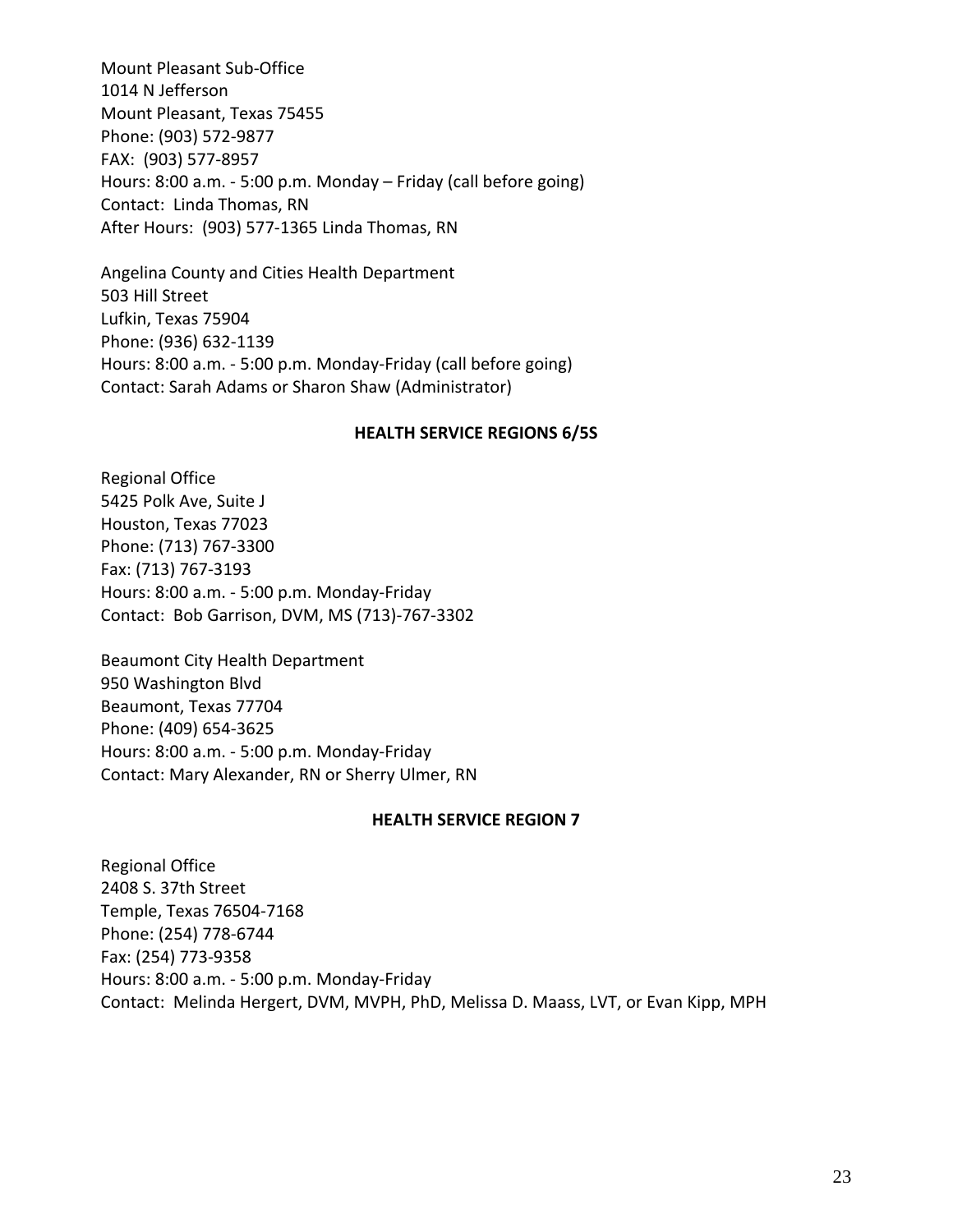#### **HEALTH SERVICE REGION 8**

Regional Office 7430 Louis Pasteur San Antonio, TX 78229 (210) 949‐2048 Fax: (210) 692‐1457 Amanda Kieffer, DVM, MPH, DACVPM E‐MAIL: Amanda.Kieffer@dshs.texas.gov

San Antonio Metro Health District SAMHD Immunizations 1226 NW 18th St. San Antonio, TX 78207 Phone: (210) 207‐2095 Hours: 8‐11:30 1:00‐4:00 Contact: Sheila Folschinsky, LVN

Victoria County Public Health Department 2805 North Navarro Victoria, TX 77901 Phone (361) 578‐6281 Contact: Delilah Perez, RN

#### **HEALTH SERVICE REGION 9/10**

Ector County Health Department Nursing Department 221 North Texas Odessa, Texas 79761 Phone: (432) 498‐4141 Hours: 8:00 a.m. ‐ 5:00 p.m. Monday‐Friday Contact: Linda Cunha, RN

Texas Department of State Health Services Nursing Department 205 North Cockrell Street Alpine, Texas 79830 Phone: (432) 837‐3877 Hours: 8:00 a.m. ‐ 6:00 p.m. Monday ‐ Friday Contact: Vacant

Texas Department of State Health Services Nursing Department 1004 S. Bridge St. Brady, TX. 76825 Phone: (325) 597‐0550 Hours: 8:00 a.m. – 6:00 p.m. Monday‐Friday Contact: Toni Keltz, RN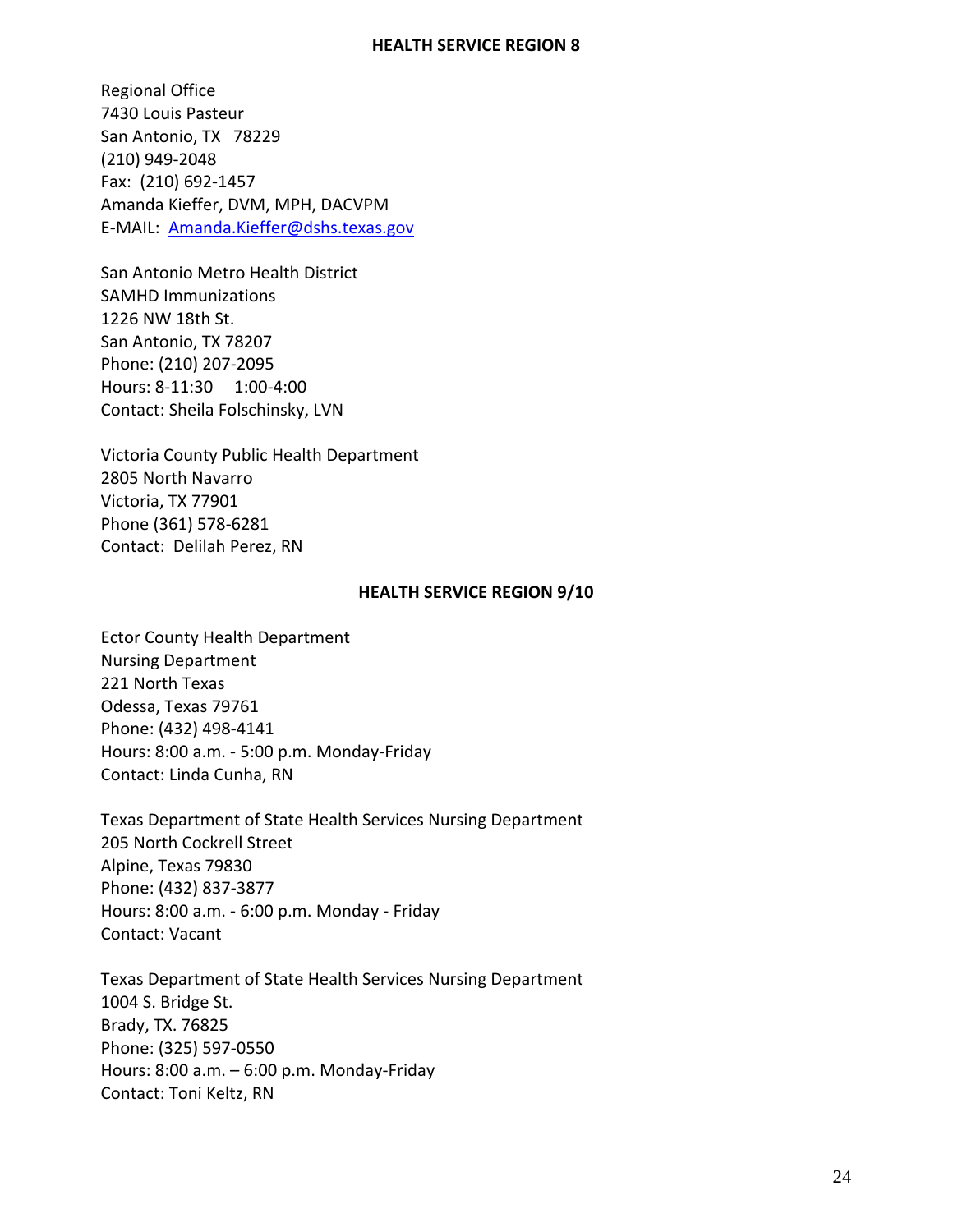#### **HEALTH SERVICE REGION 11**

Regional Office 601 West Sesame Drive Harlingen, Texas 78550 Phone: (956) 444‐3212 Fax: (956) 444‐3216 Hours: 8:00 a.m. ‐ 5:00 p.m. Monday‐Friday Contact: Letty Tamayo – ext. 3212, Angel Guevara – ext. 3221 After Hours: (956) 453‐1049

Corpus Christi Sub‐Office 5155 Flynn Parkway Corpus Christi, Texas 78411 Fax: (361) 883‐4414 Hours: 8:00 a.m. ‐ 5:00 p.m. Monday‐Friday Contact: Rebecca Garcia ‐ (361) 878‐3469, Lamar Torres – (361) 878‐3457, Lydia Vera – (361) 878‐ 3415, Jennifer Sutherland ‐ (361) 878‐3468, or Laura Zepeda – (361) 878‐3448

Hidalgo County Health Department 1304 South 25th St. Edinburg, Texas 78542 Phone: (956) 383‐6221 Fax: (956) 318‐2422 Hours: 8:00 a.m. ‐ 5:00 p.m. Monday‐Friday Contact: Cynthia Orozco – ext 7233, Nelda Mendez – ext 7232, or Patricia Garcia – ext 7234

Laredo City Health Department 2600 Cedar St. Laredo, Texas 78040‐0337 Phone: (956) 727‐6966 Fax: (956) 795‐4956 Hours: 8:00 a.m. ‐ 5:00 p.m. Monday‐Friday Contact: Maria Paredes – (956) 727‐6966 or Blanca Gonzalez – (956) 795‐4947 Pharmacy: Lucinda Delgado – (956) 795‐4909 Fax: (956) 795‐2419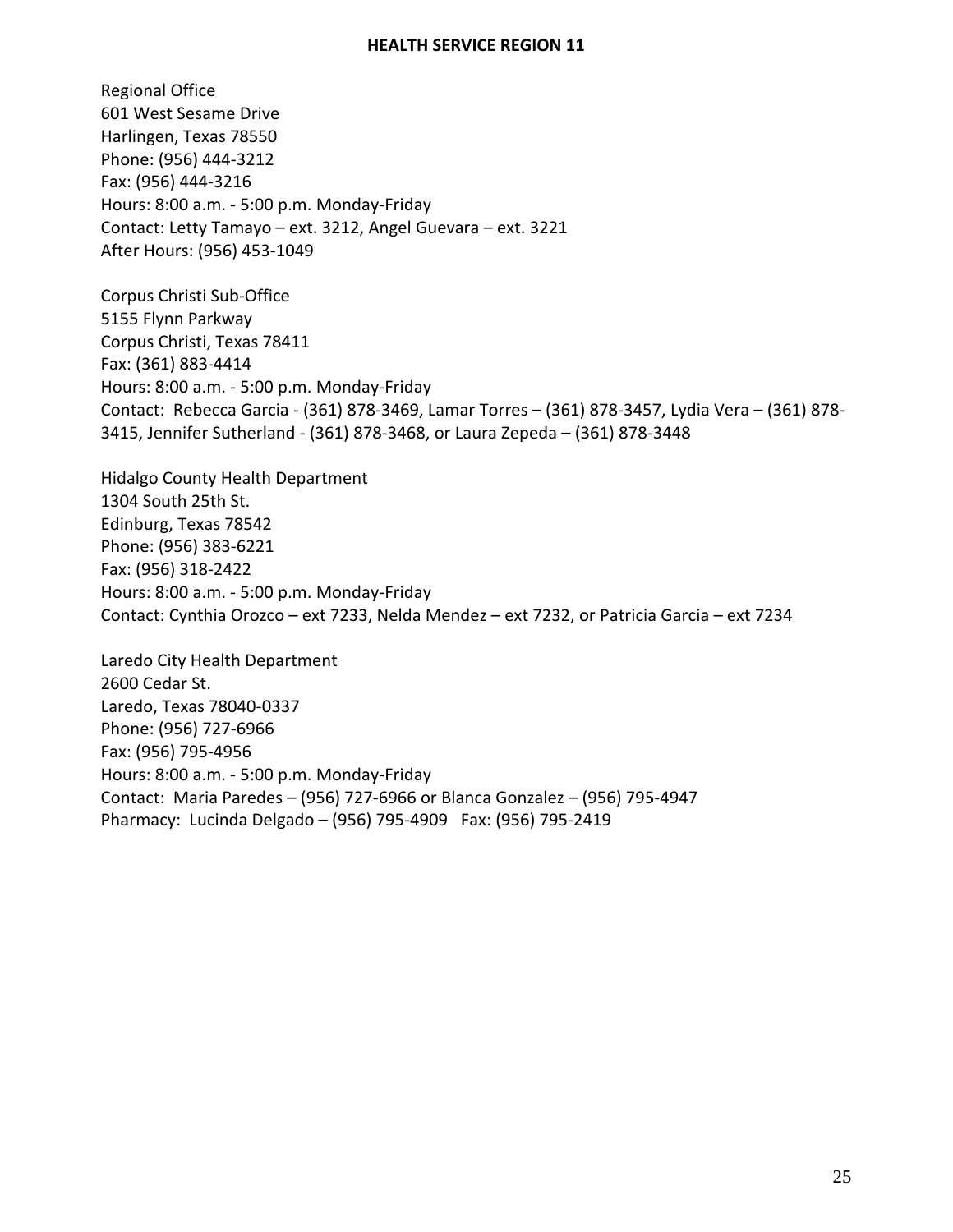# **ZOONOSIS CONTROL ‐ TEXAS DEPARTMENT OF STATE HEALTH SERVICES**

## **HEALTH SERVICE REGION 1**

6302 Iola Avenue Lubbock, Texas 79424 (806) 783‐6422 or (806) 744‐3577 Fax: (806) 783‐6466 Karen McDonald, MS – Program Specialist E-MAIL: Karen.McDonald@dshs.texas.gov

CANYON SUB‐OFFICE WTAMU Box 60968 300 Victory Drive Canyon, Texas 79016 Phone: (806) 477‐1104 or (806) 477‐1118 Fax: (806) 655‐6448 Tonya Finch – Public Health and Prevention Specialist E‐MAIL: Tonya.Finch@dshs.texas.gov

#### **HEALTH SERVICE REGION 2/3**

1301 South Bowen Road, Suite 200 Arlington, Texas 76013 (817) 264‐4920 Fax: (817) 264‐4925 Shelley Stonecipher, DVM, MPH– Zoonosis Control Veterinarian ‐ 4529 Naomi Ayala – Program Specialist – 4922 Thea Simon‐Abraham – Program Specialist ‐ 4923 Shannon Medrano – Public Health and Prevention Specialist E‐MAIL: Shelley.Stonecipher@dshs.texas.gov

ABILENE SUB‐OFFICE 4601 South First St., Suite L Abilene, Texas 79605 (325) 795‐5857 Fax: (325) 795‐5891 Nicholas Ferguson – Program Specialist EMAIL: Shelley.Stonecipher@dshs.texas.gov Nicholas.Ferguson@dshs.texas.gov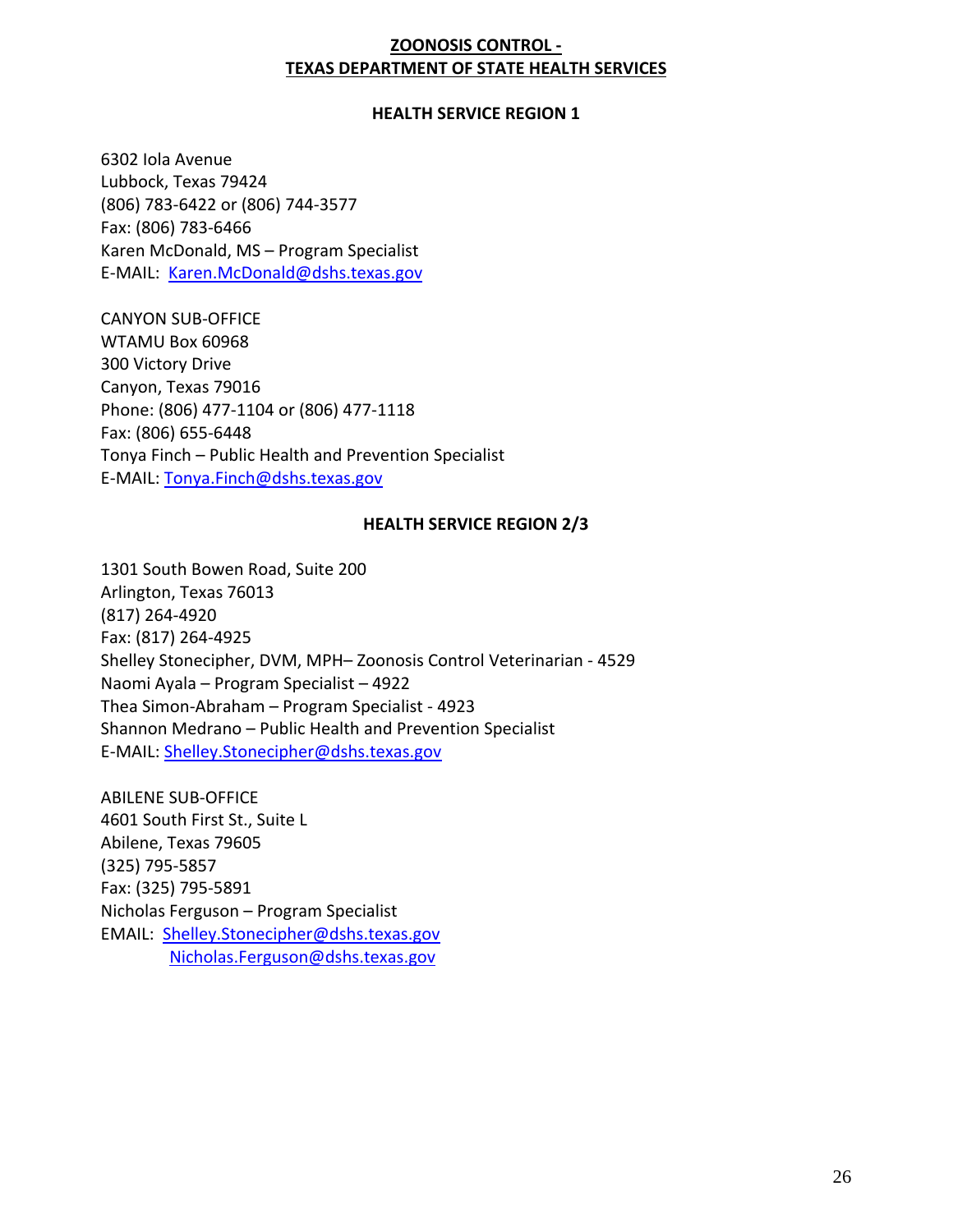#### **HEALTH SERVICE REGION 4/5N**

2521 West Front Street Tyler, Texas 75702 (903) 533‐5260 Fax: (903) 533‐5383 or 903‐533‐9502 Angela Hopkins – Program Specialist ‐ 5212 Samantha Hathcock – Public Health and Prevention Specialist ‐ 5260 E‐MAIL: Angela.Hopkins@dshs.texas.gov

#### **HEALTH SERVICE REGION 6/5S**

5425 Polk Avenue, Suite J Houston, Texas 77023‐1497 (713) 767‐3300 Fax: (713) 767‐3193 Bob Garrison, DVM, MS – Zoonosis Control Veterinarian ‐ 3302 Gary Johnson – Program Specialist ‐ 3301 Jael Miller – Program Specialist – 3303 Brittany Singletary – Public Health and Prevention Specialist E‐MAIL: Robert.Garrison@dshs.texas.gov

#### **HEALTH SERVICE REGION 7**

2408 South 37th Street Temple, Texas 76504‐7168 (254) 778‐6744 Fax: (254) 771‐2662 Melinda Hergert, DVM, MVPH, PhD – Zoonosis Control Veterinarian ‐ 6789 Melissa D. Maass, LVT – Program Specialist ‐ 6749 Evan Kipp, MPH – Program Specialist ‐ 6762 Jay Leivdal – Public Health and Prevention Specialist E‐MAIL: Melinda.Hergert@dshs.texas.gov Melissa.Maass@dshs.texas.gov Evan.Kipp@dshs.texas.gov

#### **HEALTH SERVICE REGION 8**

7430 Louis Pasteur San Antonio, TX 78229 (210) 949‐2048 Fax: (210) 692‐1457 Amanda Kieffer, DVM, MPH, DACVPM – Zoonosis Control Veterinarian E‐MAIL: Amanda.Kieffer@dshs.texas.gov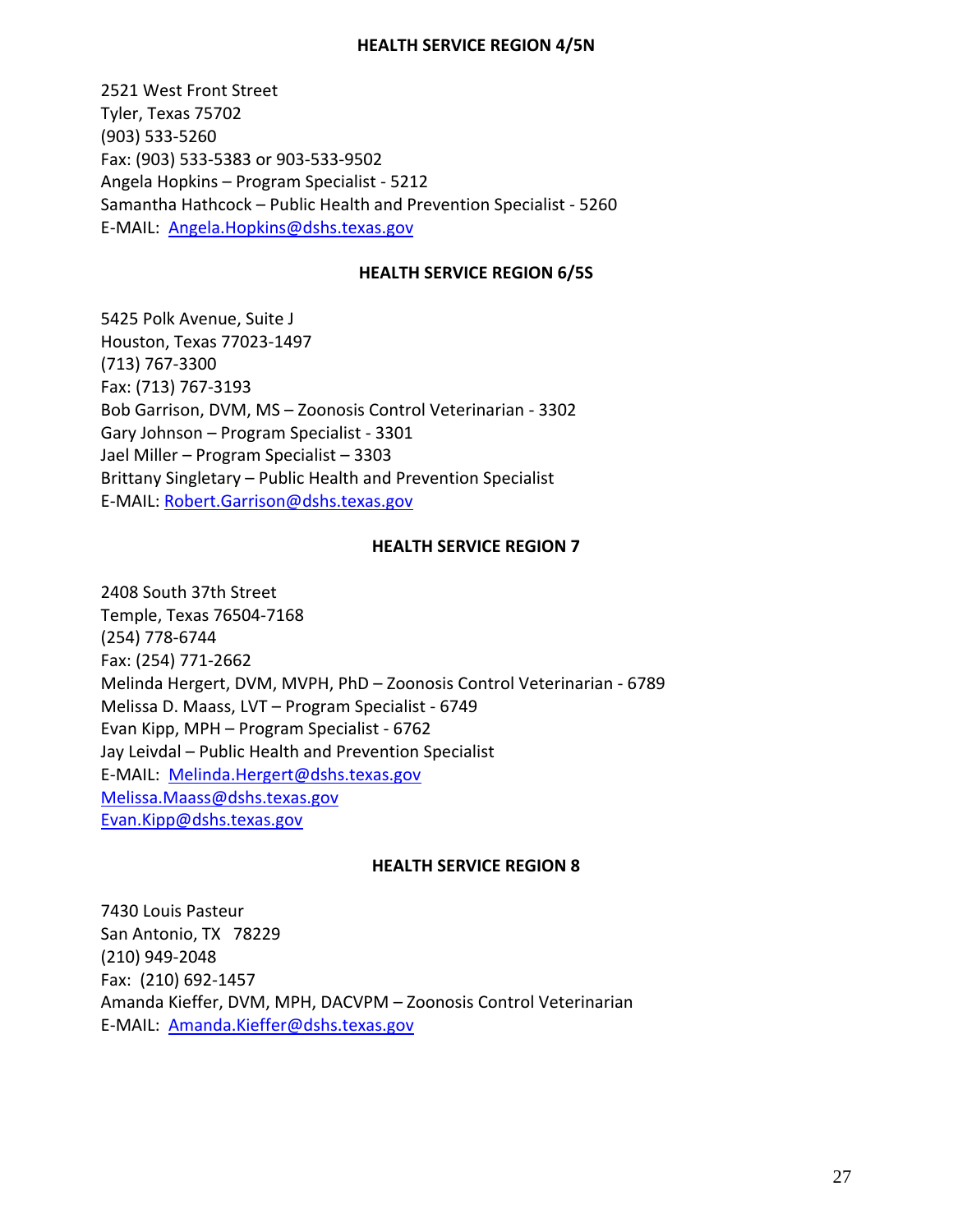#### **HEALTH SERVICE REGION 9/10**

401 E Franklin St, Suite 210 El Paso, Texas 79901‐1206 (915) 834‐7782 Fax: (915) 834‐7800 Kenneth Waldrup, DVM, MS, PhD – Zoonosis Control Veterinarian ‐ 7782 Carson Phillips, MS – Program Specialist ‐ 7780 E‐MAIL: Ken.Waldrup@dshs.texas.gov

MIDLAND SUB‐OFFICE 2301 North Big Spring Street, Suite 300 Midland, Texas 79705‐7649 (432) 571‐4118 Fax: (432) 571‐4153 Kenneth Waldrup, DVM, MS, PhD – Zoonosis Control Veterinarian Kristen Hollywood, MPH – Program Specialist E-MAIL: Ken. Waldrup@dshs.texas.gov

#### **HEALTH SERVICE REGION 11**

601 West Sesame Drive Harlingen, Texas 78550 (956) 444‐3212 Fax: (956) 444‐3216 After hours: 956‐453‐1049 Ronald Tyler, DVM, MS – Zoonosis Control Veterinarian ‐ 3222 Angel Guevara – Program Specialist ‐ 3221 Letty Tamayo – Public Health and Prevention Specialist E‐MAIL: Ronald.Tyler@dshs.texas.gov